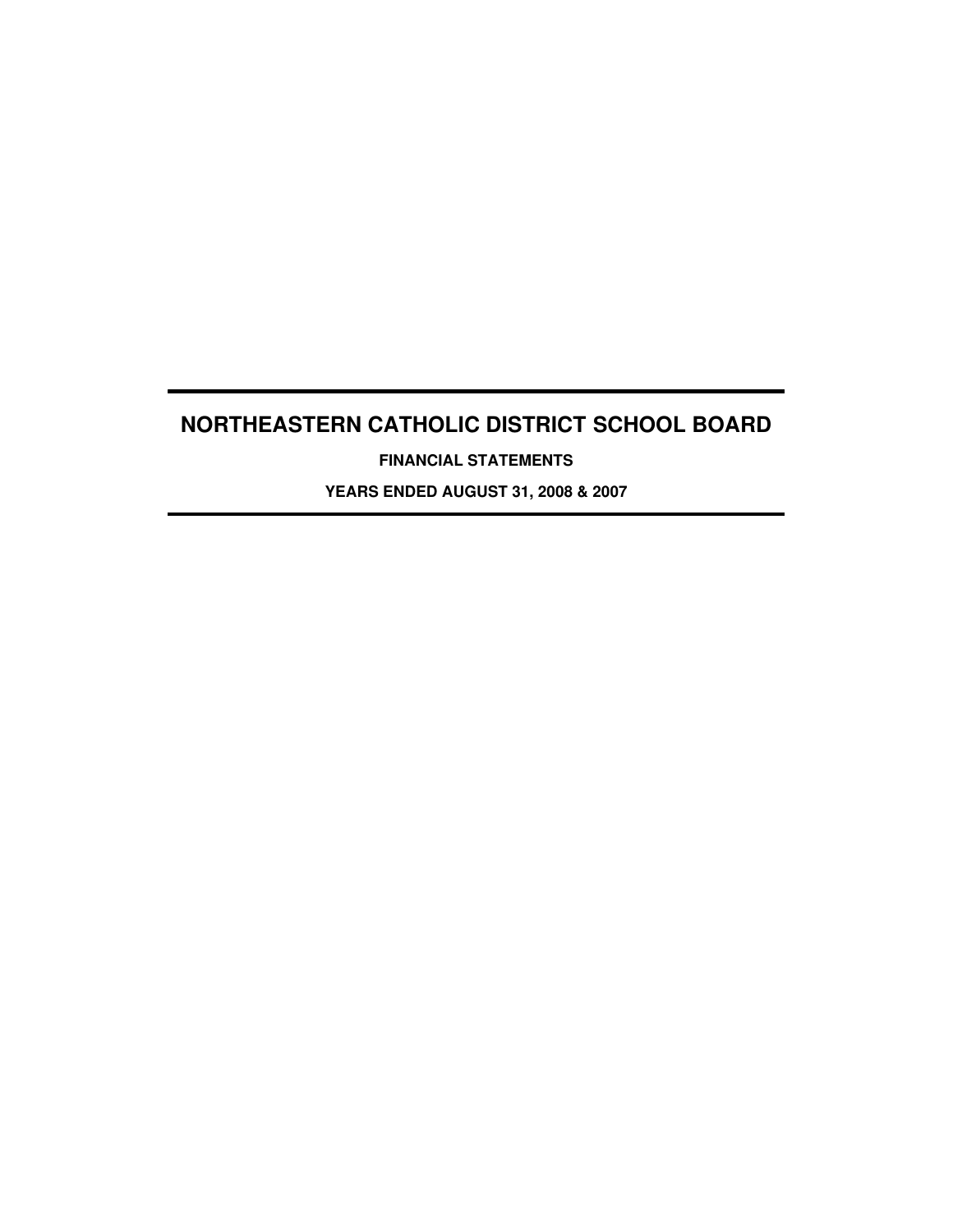## **INDEX TO FINANCIAL STATEMENTS**

## **AUGUST 31, 2008**

### **BOARD OF TRUSTEES AND SENIOR ADMINISTRATIVE PERSONNEL**

## **AUDITORS' REPORT**

### **STATEMENTS**

- 1 Statement of Financial Position<br>2 Statement of Financial Activities
- **Statement of Financial Activities**
- 3 Statement of Changes in Financial Position

### **NOTES TO FINANCIAL STATEMENTS**

#### **SCHEDULES**

- 1 Schedule of Operating Fund
- 2 Schedule of Capital Fund
- 3 Schedule of Reserves and Reserve Funds<br>4 Schedule of Reserves and Reserve Funds
- 4 Schedule of Reserves and Reserve Funds Continuity<br>5 Schedule of School Activities Fund
- 5 Schedule of School Activities Fund<br>6 Schedule of Expenditures
- Schedule of Expenditures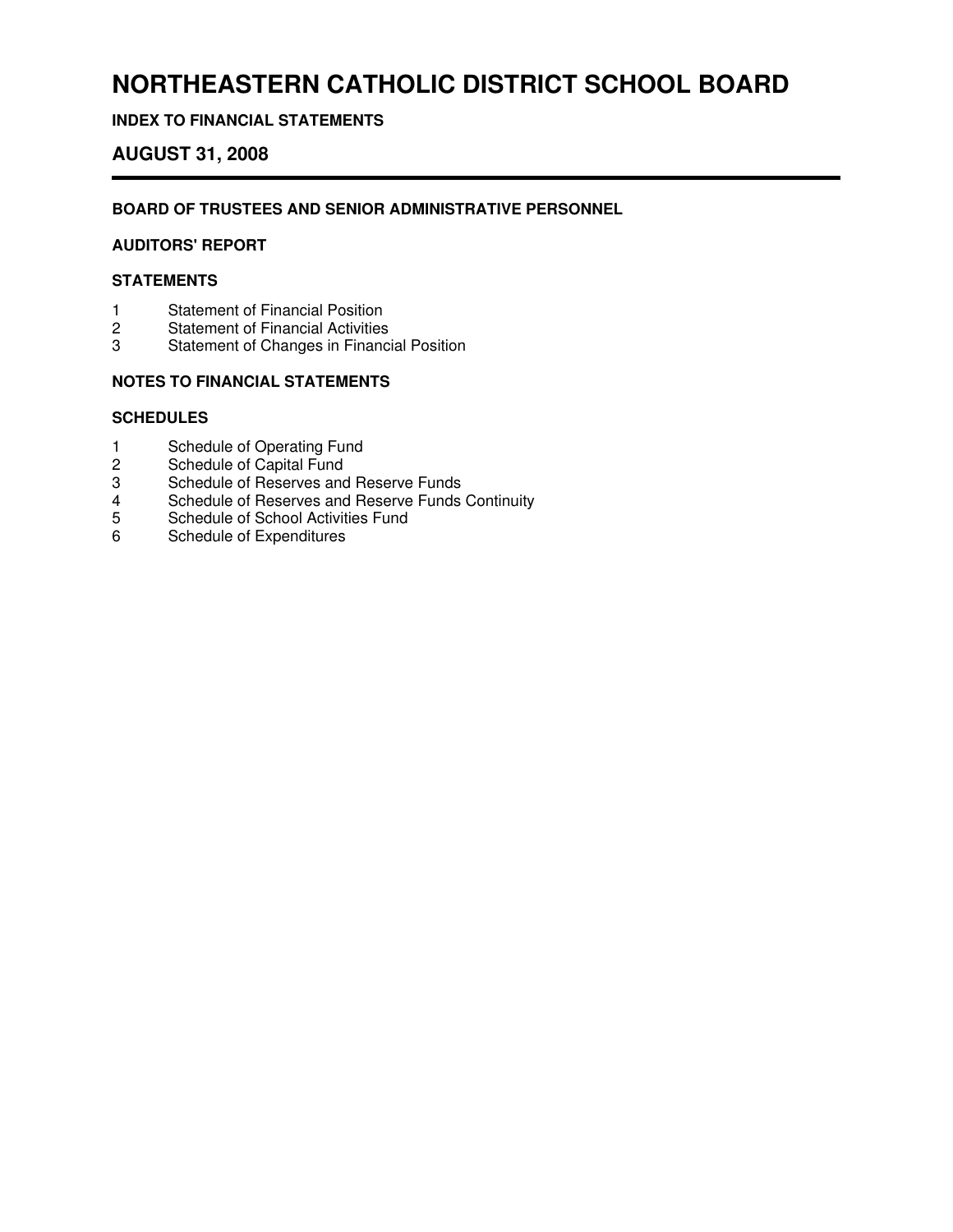## **BOARD OF TRUSTEES AND SENIOR ADMINISTRATIVE PERSONNEL**

|                                        | 2008                                                                                                                                                                      | 2007                                                                                                                                                  |
|----------------------------------------|---------------------------------------------------------------------------------------------------------------------------------------------------------------------------|-------------------------------------------------------------------------------------------------------------------------------------------------------|
| <b>CHAIRPERSON OF BOARD</b>            | <b>Rick Brassard</b>                                                                                                                                                      | Colleen Landers                                                                                                                                       |
| <b>BOARD OF TRUSTEES</b>               |                                                                                                                                                                           |                                                                                                                                                       |
|                                        | <b>Peter DelGuidice</b><br><b>Martin Drainville</b><br><b>Colleen Landers</b><br>Fred Salvador Jr.<br><b>Elizabeth King</b><br><b>Steve Malciw</b><br><b>Denis Lincez</b> | Peter DelGuidice<br><b>Martin Drainville</b><br><b>Richard Brassard</b><br>Fred Salvador Jr.<br>Elizabeth King<br><b>Steve Malciw</b><br>Denis Lincez |
| <b>SENIOR ADMINISTRATIVE PERSONNEL</b> |                                                                                                                                                                           |                                                                                                                                                       |
| Director of Education                  | <b>Paul Toffanello</b>                                                                                                                                                    | Paul Toffanello                                                                                                                                       |
| Manager of Financial Services          | <b>Mary-Lou Pollon</b>                                                                                                                                                    | Luigina Malciw                                                                                                                                        |
| Human Resources Generalist             | <b>Melanie Bidal-Mainville</b>                                                                                                                                            | <b>Michael Resetar</b>                                                                                                                                |
| Manager of Plant                       | <b>Robert Landry</b>                                                                                                                                                      | Robert Landry                                                                                                                                         |
| Superintendent of Education            | <b>Karen Rowe</b>                                                                                                                                                         | <b>Karen Rowe</b>                                                                                                                                     |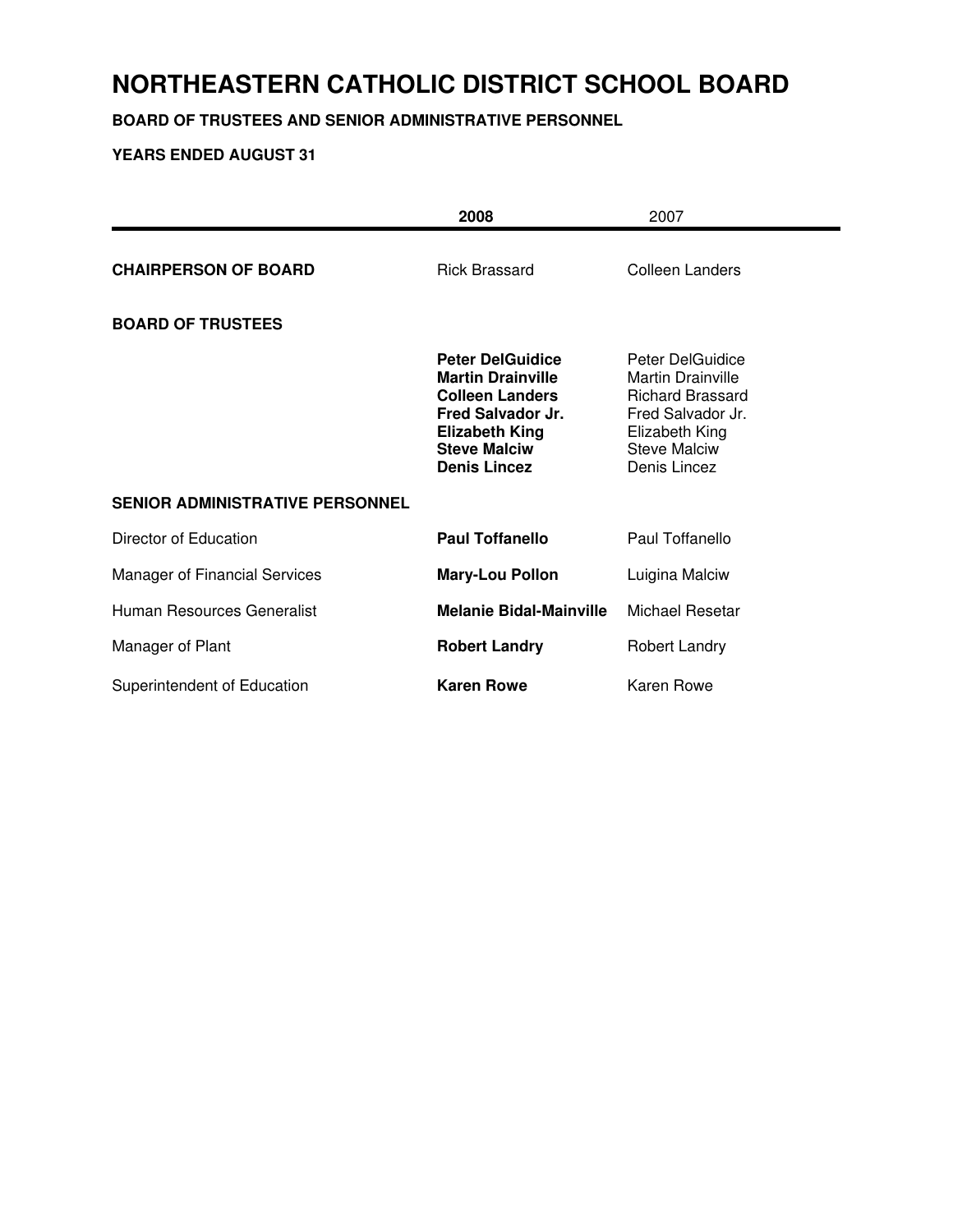

## **AUDITORS' REPORT**

To the Board of Trustees of the Northeastern Catholic District School Board

We have audited the statement of financial position of the Northeastern Catholic District School Board as at August 31, 2008 and the statements of financial activities and changes in financial position for the year then ended. These financial statements are the responsibility of the Board's management. Our responsibility is to express an opinion on these financial statements based on our audit.

Except as explained in the following paragraph, we conducted our audit in accordance with Canadian generally accepted auditing standards. Those standards require that we plan and perform an audit to obtain reasonable assurance whether the financial statements are free of material misstatement. An audit includes examining, on a test basis, evidence supporting the amounts and disclosures in the financial statements. An audit also includes assessing the accounting principles used and significant estimates made by management, as well as evaluating the overall financial statement presentation.

In common with many school boards, individual schools derive revenue from School fundraising activities held throughout the year. Adequate documentation and controls were not in place throughout the year to allow us to obtain satisfactory audit verification as to the completeness of these revenues. Accordingly, our verification of these revenues was limited to the amounts recorded in the records of the individual schools and we were not able to determine whether adjustments might be necessary to school fundraising revenue, net revenue, financial assets and net financial position.

In our opinion, except for the effect of adjustments, if any, which we might have determined to be necessary had we been able to satisfy ourselves concerning the completeness of school fundraising revenue referred to in the preceding paragraph, these financial statements present fairly, in all material respects, the financial position of the Northeastern Catholic District School Board as at August 31, 2008 and the results of its operations and changes in its financial position for the year then ended in accordance with Canadian generally accepted accounting principles.

Ross, Pope & Company

Kirkland Lake, Ontario **ROSS, POPE & COMPANY** November 7, 2008 **CHARTERED ACCOUNTANTS LICENSED PUBLIC ACCOUNTANTS**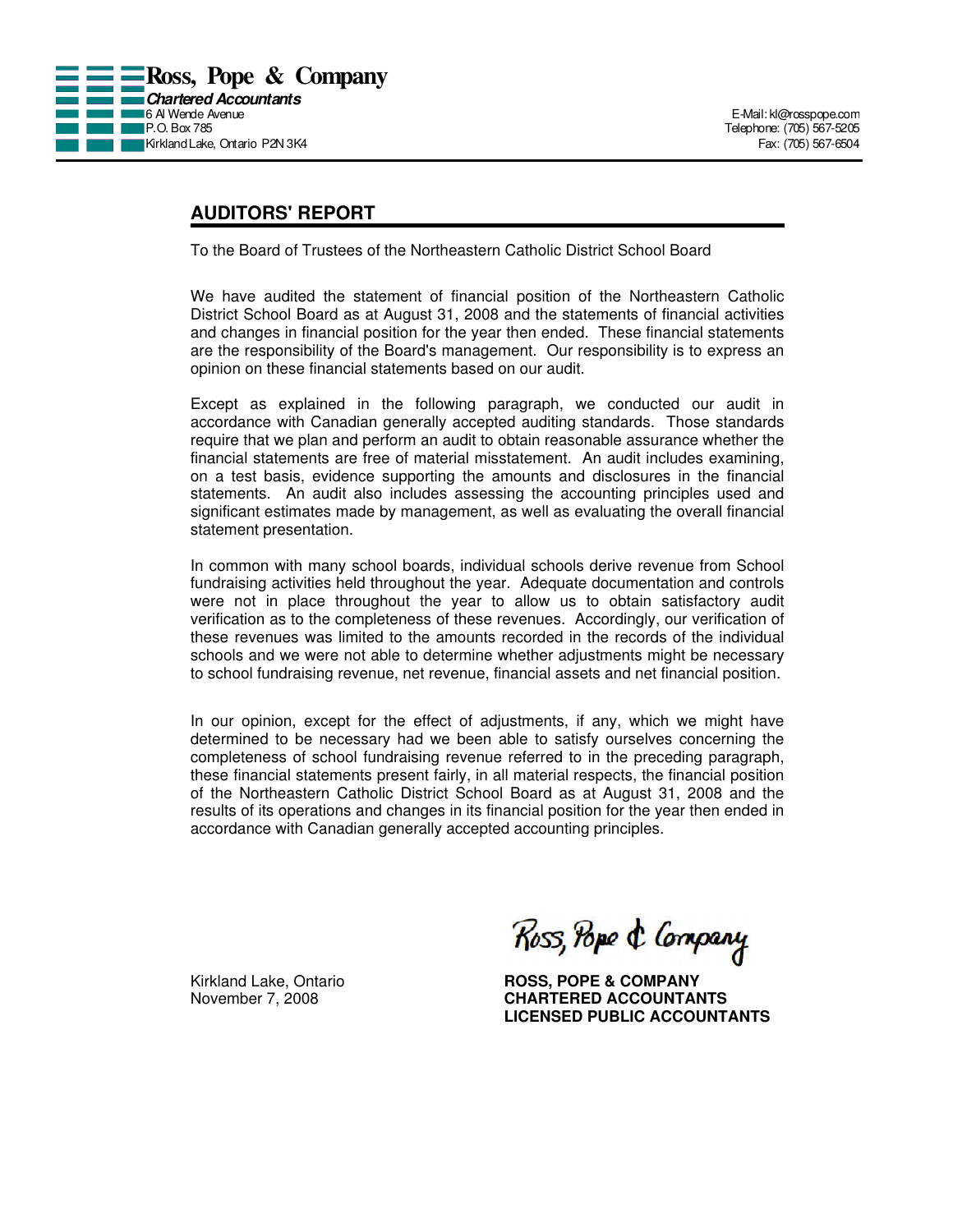## **STATEMENT OF FINANCIAL POSITION**

## **AS AT AUGUST 31**

|                                                                                                                                                                                                                                               | 2008                                                      | 2007                                                             |
|-----------------------------------------------------------------------------------------------------------------------------------------------------------------------------------------------------------------------------------------------|-----------------------------------------------------------|------------------------------------------------------------------|
| <b>FINANCIAL ASSETS</b>                                                                                                                                                                                                                       |                                                           |                                                                  |
| Cash and cash equivalents<br>Accounts receivable (Note 6)                                                                                                                                                                                     | \$7,274,338<br>1,705,466                                  | \$7,751,960<br>1,601,255                                         |
| TOTAL FINANCIAL ASSETS                                                                                                                                                                                                                        | 8,979,804                                                 | 9,353,215                                                        |
| <b>FINANCIAL LIABILITIES AND NET FINANCIAL POSITION</b>                                                                                                                                                                                       |                                                           |                                                                  |
| Accounts payable and accrued liabilities (Note 9)<br>Deferred revenue (Note 10)<br>Accrued interest on long-term liabilities (Note 13)<br>Employee future benefits liability (Notes 11 and 13)<br>Net long-term liabilities (Notes 13 and 15) | 830,435<br>4,102,602<br>107,797<br>4,052,053<br>5,904,108 | 1,178,825<br>4,974,428<br>91,207<br>4,071,099<br>4,857,694       |
| TOTAL FINANCIAL LIABILITIES                                                                                                                                                                                                                   | 14,996,995                                                | 15,173,253                                                       |
| <b>NET FINANCIAL LIABILITIES</b>                                                                                                                                                                                                              | (6,017,191)                                               | (5,820,038)                                                      |
| NON-FINANCIAL ASSETS (Note 12)                                                                                                                                                                                                                | 98,938                                                    | 71,735                                                           |
| <b>NET LIABILITIES</b>                                                                                                                                                                                                                        | \$ (5,918,253)                                            | \$ (5,748,303)                                                   |
| CONTINGENCIES & COMMITMENTS (Note 19)                                                                                                                                                                                                         |                                                           |                                                                  |
| <b>FINANCIAL POSITION</b>                                                                                                                                                                                                                     |                                                           |                                                                  |
| Operating fund (Schedule 1)<br>Capital fund (Schedule 2)<br>Reserve for working funds (Schedules 3 and 4)<br>Reserve funds (Schedules 3 and 4)<br>School activities fund (Schedule 5)                                                         | \$<br>3,046,457<br>787,688<br>311,560                     | \$<br>(276,069)<br>(503, 713)<br>3,046,457<br>757,710<br>247,312 |
| <b>FUND BALANCES</b>                                                                                                                                                                                                                          | 4,145,705                                                 | 3,271,697                                                        |
| AMOUNTS TO BE RECOVERED IN FUTURE YEARS (Note 13)                                                                                                                                                                                             | (10,063,958)                                              | (9,020,000)                                                      |
| <b>NET FINANCIAL POSITION</b>                                                                                                                                                                                                                 | \$ (5,918,253)                                            | \$ (5,748,303)                                                   |

**Approved by:**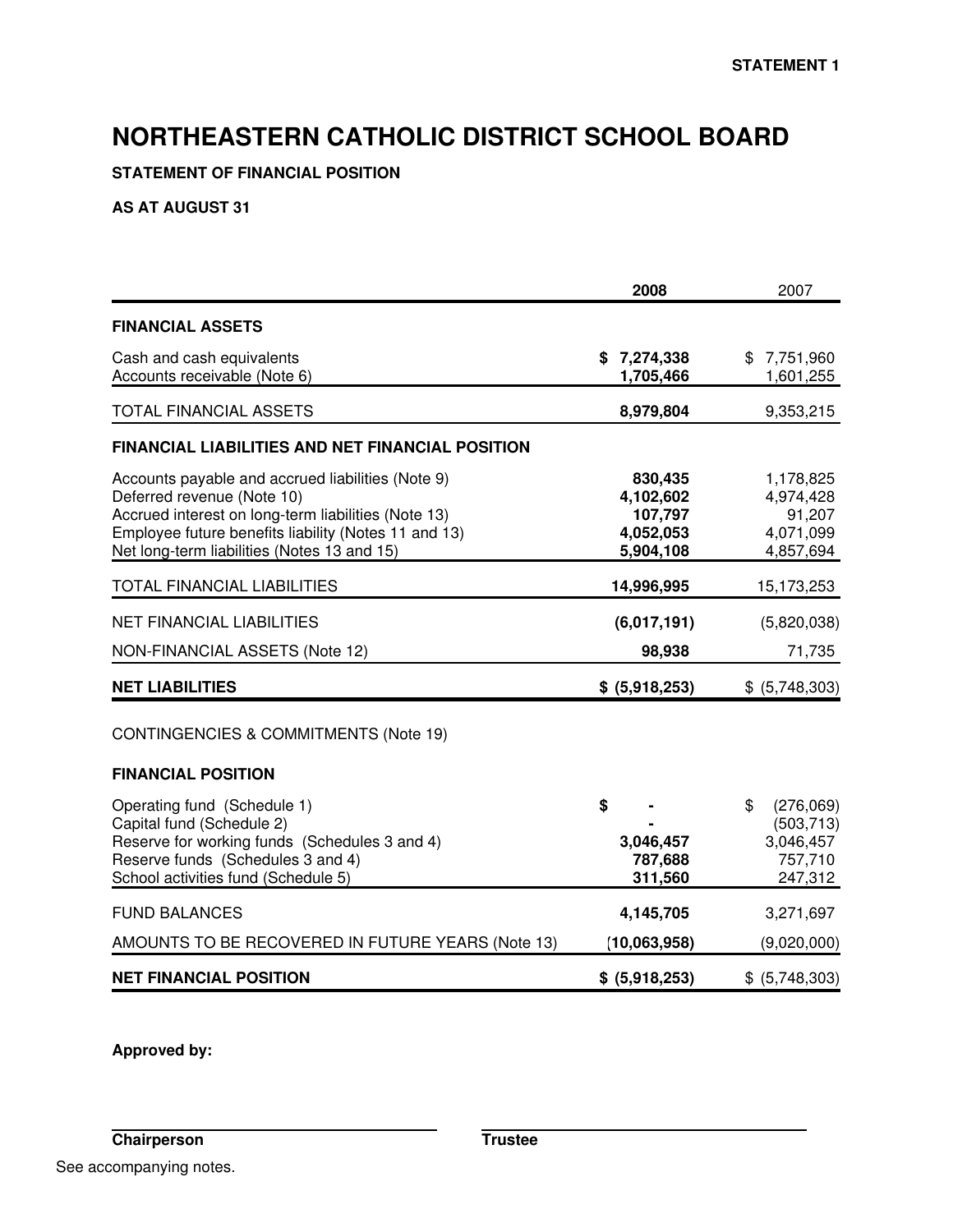## **STATEMENT OF FINANCIAL ACTIVITIES**

|                                                                                                                                                                                                                                                |                                                                                   | -------------2008-------------                                                             |                                                                                            |
|------------------------------------------------------------------------------------------------------------------------------------------------------------------------------------------------------------------------------------------------|-----------------------------------------------------------------------------------|--------------------------------------------------------------------------------------------|--------------------------------------------------------------------------------------------|
|                                                                                                                                                                                                                                                | <b>Budget</b><br>(unaudited)                                                      | <b>Actual</b>                                                                              | 2007<br>Actual                                                                             |
| <b>REVENUES</b>                                                                                                                                                                                                                                |                                                                                   |                                                                                            |                                                                                            |
| Provincial legislative grants<br>Local taxation<br>Provincial grants - other<br>Federal grants and fees<br>Other revenues - school boards<br>Investment Income<br>Other fees, grants and revenues (Note 14)<br>School fundraising (Schedule 5) | \$24,994,857<br>5,676,731<br>686,709<br>98,764<br>115,000<br>39,766<br>860,000    | \$26,501,456<br>5,320,029<br>1,281,789<br>67,870<br>16,190<br>95,419<br>505,422<br>910,924 | \$25,084,695<br>5,410,193<br>806,612<br>115,224<br>56,975<br>169,390<br>731,193<br>912,765 |
| <b>TOTAL REVENUES</b>                                                                                                                                                                                                                          | 32,471,827                                                                        | 34,699,099                                                                                 | 33,287,047                                                                                 |
| <b>EXPENDITURES</b> (Note 16) (Schedule 6)                                                                                                                                                                                                     |                                                                                   |                                                                                            |                                                                                            |
| Instruction<br>Administration<br>Transportation<br>School operations and maintenance<br>Pupil accommodation<br>Other<br>School funded activities (Schedule 5)                                                                                  | 23,801,099<br>2,052,936<br>2,720,698<br>2,794,821<br>953,417<br>25,000<br>816,000 | 25,295,918<br>2,040,912<br>2,665,726<br>3,133,182<br>911,768<br>2,070<br>846,676           | 23,918,767<br>2,018,957<br>2,696,784<br>2,897,506<br>2,244,158<br>342<br>860,424           |
| <b>TOTAL EXPENDITURES</b>                                                                                                                                                                                                                      | 33,163,971                                                                        | 34,896,252                                                                                 | 34,636,938                                                                                 |
| <b>NET EXPENDITURES</b>                                                                                                                                                                                                                        | (692, 144)                                                                        | (197, 153)                                                                                 | (1,349,891)                                                                                |
| INCREASE (DECREASE)<br>IN NON-FINANCIAL ASSETS                                                                                                                                                                                                 | 4,360                                                                             | 27,203                                                                                     | (9, 551)                                                                                   |
| <b>CHANGE IN NET LIABILITIES</b>                                                                                                                                                                                                               | (687, 784)                                                                        | (169, 950)                                                                                 | (1,359,442)                                                                                |
| <b>FINANCING TRANSACTIONS</b>                                                                                                                                                                                                                  |                                                                                   |                                                                                            |                                                                                            |
| New long-term liabilities<br>Principal repayments<br>Increase (Decrease) in employee benefits<br>Increase (Decrease) in accrued<br>interest on long-term liabilities                                                                           | (96, 806)<br>82,877<br>(13,929)                                                   | 1,286,288<br>(239, 874)<br>(19,046)<br>16,590                                              | 554,300<br>(196, 606)<br>176,335<br>(1,905)                                                |
| <b>CHANGE IN AMOUNTS TO BE RECOVERED</b>                                                                                                                                                                                                       | (27, 858)                                                                         | 1,043,958                                                                                  | 532,124                                                                                    |
| <b>CHANGE IN FUND BALANCES</b>                                                                                                                                                                                                                 | (715, 642)                                                                        | 874,008                                                                                    | (827, 318)                                                                                 |
| FUND BALANCES, beginning of year                                                                                                                                                                                                               | 3,271,697                                                                         | 3,271,697                                                                                  | 4,099,015                                                                                  |
| <b>FUND BALANCES, end of year</b>                                                                                                                                                                                                              | 2,556,055<br>\$.                                                                  | \$4,145,705                                                                                | \$3,271,697                                                                                |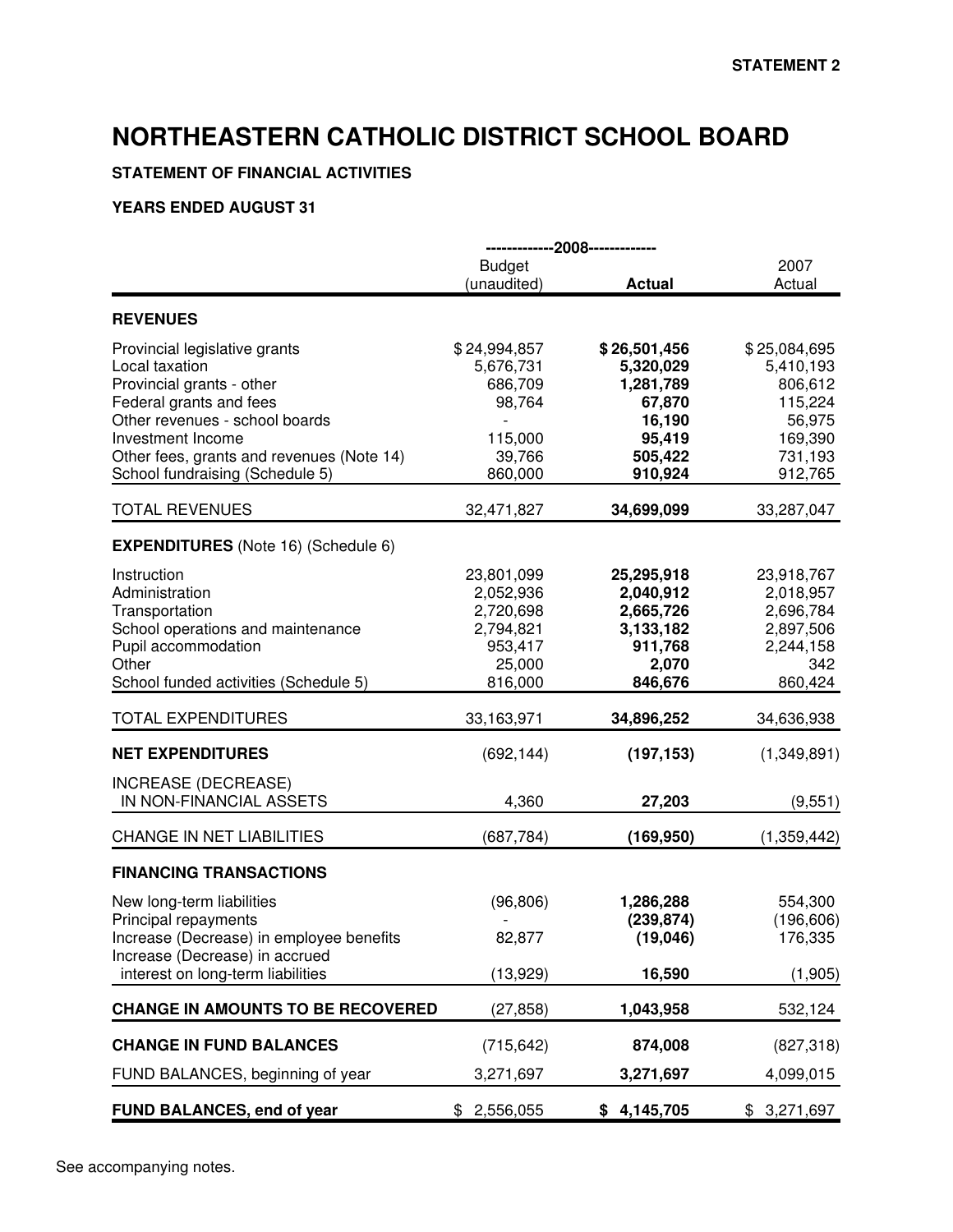## **STATEMENT OF CHANGES IN FINANCIAL POSITION**

|                                                                                                                                                                                                                                             | 2008                                                | 2007                                                  |
|---------------------------------------------------------------------------------------------------------------------------------------------------------------------------------------------------------------------------------------------|-----------------------------------------------------|-------------------------------------------------------|
| <b>OPERATIONS</b>                                                                                                                                                                                                                           |                                                     |                                                       |
| NET REVENUES (EXPENDITURES)                                                                                                                                                                                                                 | (197, 153)<br>\$                                    | \$(1,349,891)                                         |
| USES:<br>Increase in accounts receivable<br>Decrease in accounts payable and accrued liabilities<br>Decrease in deferred revenue<br>Decrease in accrued interest on long-term liabilities<br>Decrease in employee future benefits liability | (104, 211)<br>(348, 390)<br>(871, 826)<br>(19, 046) | (324, 985)<br>(1,061,157)<br>(1, 199, 179)<br>(1,905) |
|                                                                                                                                                                                                                                             | (1, 343, 473)                                       | (2,587,226)                                           |
| SOURCES:<br>Increase in employee future benefits liability<br>Increase in accrued interest on long-term liabilities                                                                                                                         | 16,590                                              | 176,336                                               |
| NET DECREASE IN CASH FROM OPERATIONS                                                                                                                                                                                                        | 16,590<br>(1,524,036)                               | 176,336<br>(3,760,781)                                |
| <b>FINANCING</b>                                                                                                                                                                                                                            |                                                     |                                                       |
| Net long-term liabilities incurred<br>Principal repayments                                                                                                                                                                                  | 1,286,288<br>(239, 874)                             | 554,300<br>(196, 606)                                 |
| NET INCREASE IN CASH FROM FINANCING                                                                                                                                                                                                         | 1,046,414                                           | 357,694                                               |
| <b>CHANGE IN CASH AND CASH EQUIVALENTS</b>                                                                                                                                                                                                  | (477, 622)                                          | (3,403,087)                                           |
| CASH AND CASH EQUIVALENTS, beginning of year                                                                                                                                                                                                | 7,751,960                                           | 11,155,047                                            |
| CASH AND CASH EQUIVALENTS, end of year                                                                                                                                                                                                      | \$7,274,338                                         | \$7,751,960                                           |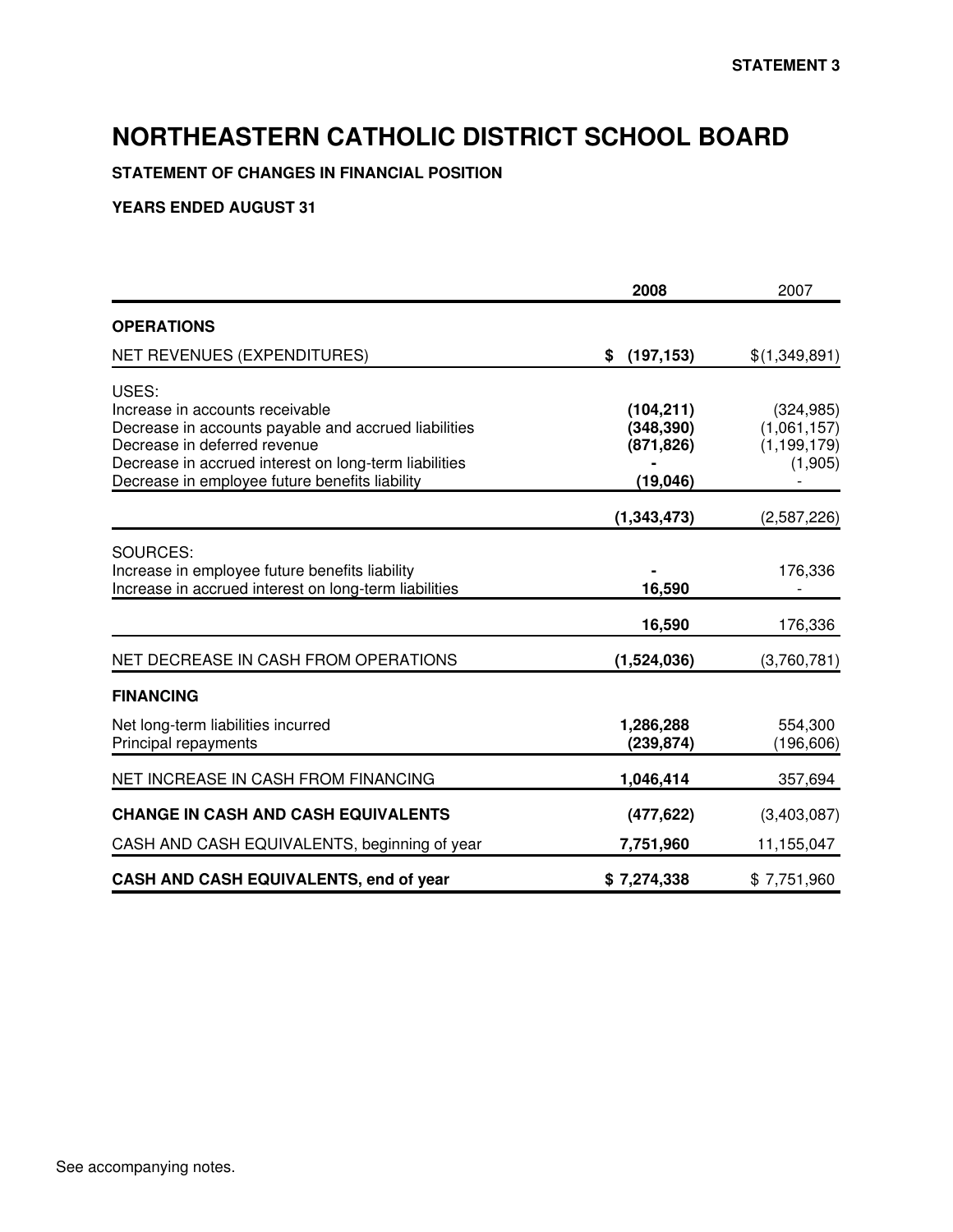## **NOTES TO FINANCIAL STATEMENTS**

## **YEAR ENDED AUGUST 31, 2008**

### **1. NATURE OF OPERATIONS**

The Northeastern Catholic District School Board is an English Catholic school board formed in January 1998 from the English Language sections of four separate school boards. The School Board, which covers an area from Cobalt to Kapuskasing, Ontario, has one secondary and twelve elementary schools under its jurisdiction.

### **2. MANAGEMENT'S RESPONSIBILITY FOR THE FINANCIAL STATEMENTS**

The financial statements are the responsibility of the Board's management and have been prepared in compliance with legislation and in accordance with Canadian generally accepted accounting principles for local governments established by the Public Sector Accounting Board of The Canadian Institute of Chartered Accountants. A summary of the significant accounting policies are described in Note 3 to the financial statements. The preparation of financial statements necessarily involves the use of estimates based on management's judgement, particularly when transactions affecting the current accounting period cannot be finalized with certainty until future periods.

Board management maintains a system of internal controls designed to provide reasonable assurance that assets are safeguarded, transactions are properly authorized and recorded in compliance with legislative and regulatory requirements, and reliable financial information is available on a timely basis for preparation of the financial statements. These systems are monitored and evaluated by management.

### **3. SIGNIFICANT ACCOUNTING POLICIES**

The financial statements are prepared by management in accordance with generally accepted accounting principles for local governments established by the Public Sector Accounting Board ("PSAB") of The Canadian Institute of Chartered Accountants.

The more significant of these accounting policies are as follows:

### (a) REPORTING ENTITY

The financial statements reflect the assets, liabilities, revenues, expenditures and fund balances of the reporting entity. The reporting entity is comprised of all organizations accountable for the administration of their financial affairs and resources to the Board and which are controlled by the Board.

School generated funds, which include the assets, liabilities, revenue, expenditures and fund balances of various organizations that exist at the school level and which are controlled by the Board are reflected in the financial statements.

## (b) TRUST FUNDS

Trust funds and their related operations administered by the Board are not included in the financial statements as they are not controlled by the Board.

### (c) BASIS OF ACCOUNTING

Revenues and expenditures are reported on the accrual basis of accounting. The accrual basis of accounting recognizes revenue as it is earned and measurable; expenditures are the cost of goods and services acquired in the period whether or not payment has been made or invoices received.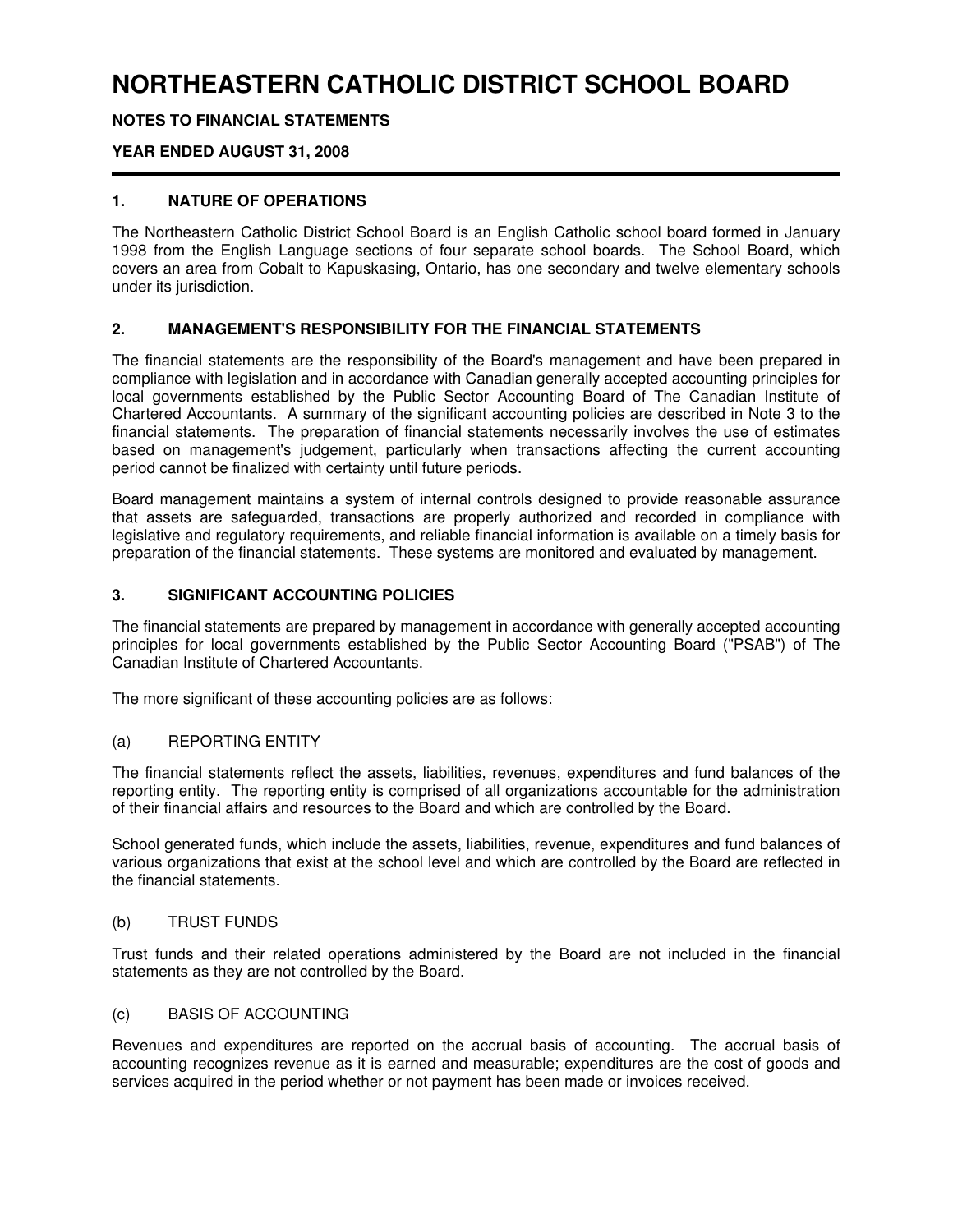**NOTES TO FINANCIAL STATEMENTS (CONT'D)**

### **YEAR ENDED AUGUST 31, 2008**

## **3. SIGNIFICANT ACCOUNTING POLICIES (CONT'D)**

#### (d) CASH AND CASH EQUIVALENTS

Cash and cash equivalents consist of cash on hand, demand deposits and short-term investments. Short-term investments are highly liquid, subject to insignificant risk of change in value and have a short maturity term of less than 90 days. Cash balances that are externally and internally restricted are also included in cash and cash equivalents.

#### (e) CAPITAL ASSETS

The historical cost and accumulated amortization of capital assets are not reported. Capital assets are reported as expenditures on the Statement of Financial Activities in the year of acquisition.

#### (f) TANGIBLE CAPITAL ASSETS

For fiscal years beginning on or after January 1, 2009 the Board will be required to report the historical cost and the accumulated depreciation of tangible capital assets in its financial statements in accordance with The Public Sector Accounting Handbook PS3150 - Tangible Capital Assets. As required by the Ministry of Education, the Board will fully implement this standard beginning with the August 31, 2009 fiscal year.

For 2008, Public Sector Guideline 7 requires the disclosure of tangible capital asset information in the notes to the financial statements to the extent that reliable information is available. The board currently does not have detailed information related to furniture, equipment, computer hardware, computer software and vehicles to disclose. Information related to land and buildings summarized in Note 7 has been obtained from the Ministry of Education for purposes of Provincial Consolidation. As these amounts were used for purposes of the provincial consolidation, the amounts reported are as of March 31st which is the Province of Ontario's fiscal year-end.

Tangible capital assets will be recorded at historical cost. Historical cost includes the cost directly related to the acquisition, design, construction, development, improvement or betterment of tangible capital assets. Cost includes overheads directly attributable to construction and development. Estimated historical cost was used to record existing tangible capital assets, if the actual cost was unknown when the board first started to prepare and implement tangible capital asset accounting.

Amortization is reflected on a straight-line basis over the estimated useful life of the assets at the following amortization rates:

| Land improvements with finite lives | 15 years |
|-------------------------------------|----------|
| <b>Buildings</b>                    | 40 years |
| Portable structures                 | 20 years |

#### (g) DEFERRED REVENUE

Certain amounts are received pursuant to legislation, regulation or agreement and may only be used in the conduct of certain programs or in the delivery of specific services and transactions. These amounts are recognized as revenue in the fiscal year the related expenditures are incurred or services performed.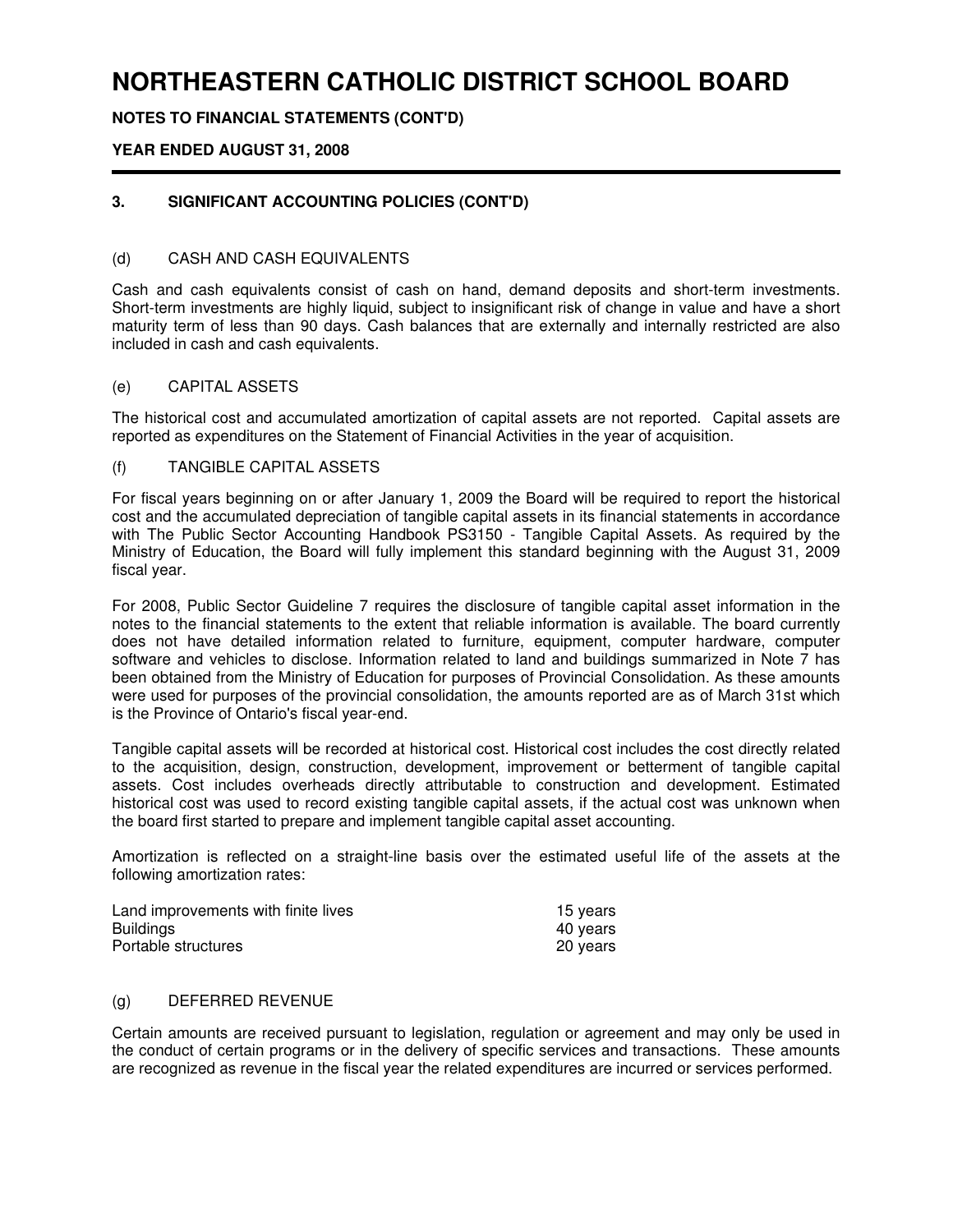**NOTES TO FINANCIAL STATEMENTS (CONT'D)**

### **YEAR ENDED AUGUST 31, 2008**

## **3. SIGNIFICANT ACCOUNTING POLICIES (CONT'D)**

### (h) RETIREMENT AND OTHER EMPLOYEE FUTURE BENEFITS

The Board provides defined retirement and other future benefits to specified employee groups. These benefits include pension, life insurance and health care benefits, retirement gratuity, worker's compensation and long-term disability benefits. The Board has adopted the following policies with respect to accounting for these employee benefits:

(i) The costs of self insured retirement and other employee future benefit plans are actuarially determined using management's best estimate of salary escalation, accumulated sick days at retirement, insurance and health care costs trends, disability recovery rates, long-term inflation rates and discount rates.

For self insured retirement and other employee future benefits that vest or accumulate over the periods of service provided by employees, such as retirement gratuities and life insurance and health care benefits for retirees, the cost is actuarially determined using the projected benefits method prorated on service. Under this method, an equal portion of the total estimated projected benefit is attributed to each year of service. Any actuarial gains and losses related to the past service of employees are amortized over the expected average remaining service life of the employee group.

For those self insured benefit obligations that arise from specific events that occur from time to time, such as obligations for worker's compensation, long-term disability and life insurance and health care benefits for those on disability leave, the cost is recognized immediately in the period the events occur. Any actuarial gains and losses that are related to these benefits are recognized immediately in the period they arise.

(ii) The costs of multi-employer defined pension plan benefits, such as the Ontario Municipal Employees Retirement System (OMERS) pensions, are the employer's contributions due to the plan in the period.

(iii) The costs of insured benefits are the employer's portion of insurance premiums owed for coverage of employees during the period.

#### (i) RESERVES AND RESERVE FUNDS

Certain amounts, as approved by the Board of Trustees, are set aside in reserves and reserve funds for future operating and capital purposes. Transfers to and/or from reserves and reserve funds are an adjustment to the respective fund when approved.

#### (j) GOVERNMENT TRANSFERS

Government transfers, which include legislative grants, are recognized in the financial statements in the period in which events giving rise to the transfer occur, providing the transfers are authorized, any eligibility criteria have been met and reasonable estimates of the amount can be made.

#### (k) INVESTMENT INCOME

Investment income earned on surplus operating funds, capital funds, reserves and reserve funds is reported as revenue in the period earned.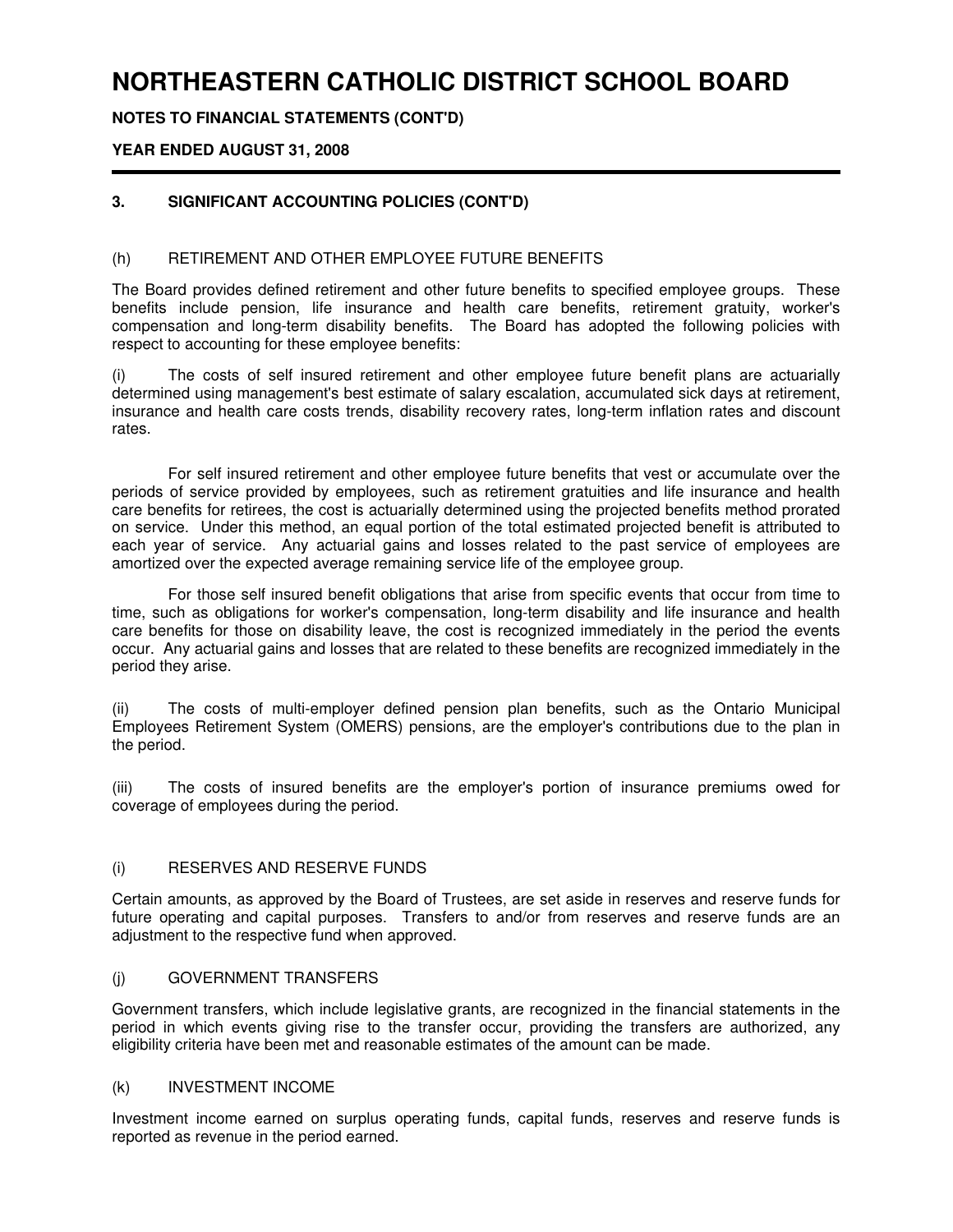## **NOTES TO FINANCIAL STATEMENTS (CONT'D)**

### **YEAR ENDED AUGUST 31, 2008**

## **3. SIGNIFICANT ACCOUNTING POLICIES (CONT'D)**

Investment income earned on externally restricted funds such as classroom, proceeds of disposition, transition and special education is added to the fund balance and forms part of the respective deferred revenue balances.

### (l) BUDGET FIGURES

Budget figures have been provided for comparison purposes and have been derived from the budget approved by the Board of Trustees. The budget approved by the Trustees is developed in accordance with the provincially mandated funding model for school boards and is used to manage program spending within the guidelines of the funding model. Given differences between the funding model and Canadian generally accepted accounting principles for local governments established by the Public Sector Accounting Board, the budget figures presented have been adjusted to conform with this basis of accounting as it is used to prepare the financial statements. The budget figures are unaudited.

#### (m) USE OF ESTIMATES

The preparation of financial statements in conformity with Canadian generally accepted accounting principles requires management to make estimates and assumptions that affect the reported amounts of assets and liabilities and disclosure of contingent assets and liabilities at the date of the financial statements, and the reported amounts of revenues and expenditures during the year. Actual results could differ from these estimates.

#### (n) LEGISLATIVE GRANTS

The legislative grants calculations are prepared annually by the School Board and submitted to the Ministry of Education for final approval. Adjustments, if any, are recorded in the year in which they are made.

### (o) MUNICIPAL SUPPLEMENTARY TAXES AND TAX WRITE-OFFS

The education portion of municipal supplementary taxes and tax write-offs has not been accrued for the calendar year 2008 as they are not susceptible to estimation by their nature.

#### (p) FINANCIAL INSTRUMENTS

The Statement of Financial Position value for accounts receivable and accounts payable and accrued liabilities approximates fair value because of their limited term. The Statement of Financial Position value of the long-term liabilities approximates fair value because the Board's current rate of borrowing for similar debt instruments of comparable maturity is not materially different. Fair value estimates are made as at the Statement of Financial Position date based on relevant information and information about the financial instruments.

#### **4. TAXATION REVENUE**

In accordance with Ministry of Education requirements, taxation revenue is based on 38% of taxation revenue from municipalities for the calendar year 2007, 62% of taxation revenue from municipalities for the calendar year 2008 and 100% of the education portion of municipal supplementary taxes and tax write-offs for the calendar year 2007. In most cases, the calculations are based on information provided to the Board by the various municipalities. Not all municipalities, however, have provided the School Board with the tax information required. In those instances, the taxation revenue has been estimated.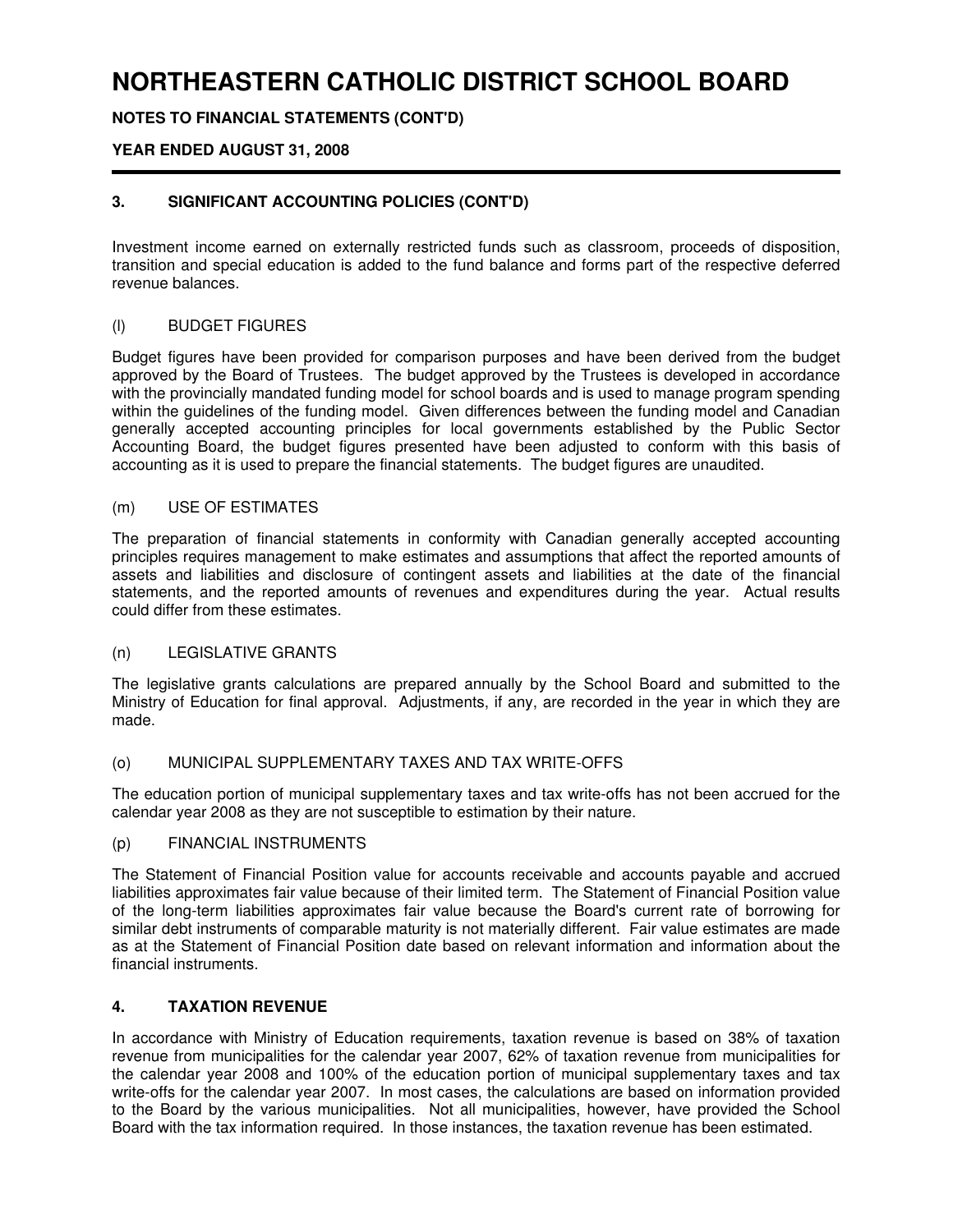**NOTES TO FINANCIAL STATEMENTS (CONT'D)**

## **YEAR ENDED AUGUST 31, 2008**

## **4. TAXATION REVENUE (CONT'D)**

Due to the fact that actual taxation revenue may vary from the estimates, adjustments may be required in the future. Any adjustments will be reflected in the year in which the municipalities advise as to the final taxation amounts. These adjustments will affect the Legislative Grant in future years as the Grant is calculated as the difference between total allocations as per the Grant calculation provided by the Ministry and the estimated taxation revenue. In the fiscal year 2007/2008, an amount of \$72,120 (2007 - \$129,514) has reduced the amount reported as taxation revenue which relates to prior years. A corresponding amount has been reported in accounts receivable as due from the Government of Ontario.

### **5. SCHOOL LEAVE PROGRAM**

Under the school leave program, teachers have the opportunity to be paid 80% of their salaries over four years. The remaining 20% is accumulated in a bank account to cover 80% of their salaries in the fifth year when they take a year leave of absence. The cash and related liability in the amount of \$54,306 have been included with cash, and accounts payable and accrued liabilities on the Statement of Financial Position.

### **6. ACCOUNTS RECEIVABLE**

|                       | 2008           | 2007          |
|-----------------------|----------------|---------------|
|                       |                |               |
| Municipalities        | \$1,003,841    | 971,904<br>\$ |
| Government of Ontario | 433,466        | 328,287       |
| Government of Canada  | 92,752         | 172,755       |
| Other school boards   | $\blacksquare$ | 13,662        |
| Other                 | 175,407        | 114,647       |
|                       |                |               |
|                       | \$1,705,466    | \$1,601,255   |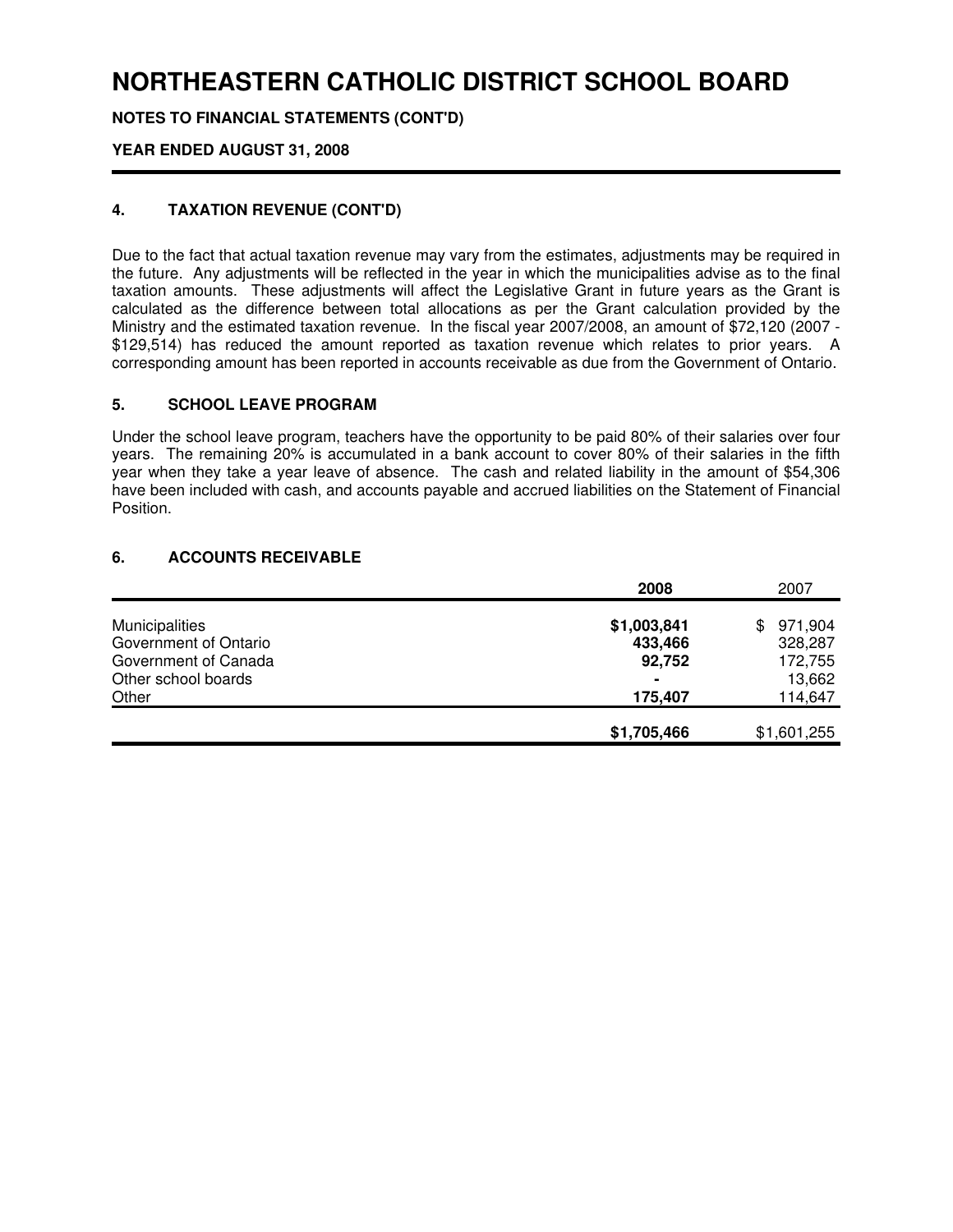**NOTES TO FINANCIAL STATEMENTS (CONT'D)**

## **YEAR ENDED AUGUST 31, 2008**

## **7. TANGIBLE CAPITAL ASSETS**

This information will be subject to audit during the year that PS3150 is fully implemented for purposes of the school board's financial statements. These amounts are not reflected in the statement of financial position. They are to be used for information purposes only.

| <b>COST</b>                                     | March 31,<br>2007                    | Additions &<br>Transfers | <b>Disposals</b>                       | March 31,<br>2008                    |
|-------------------------------------------------|--------------------------------------|--------------------------|----------------------------------------|--------------------------------------|
| Land<br><b>Buildings</b><br>Portable structures | \$<br>4,700<br>31,940,080<br>882,500 | \$<br>1,874,170          | \$<br>$\overline{ }$<br>$\blacksquare$ | 4,700<br>\$<br>33,814,250<br>882,500 |
|                                                 | \$32,827,280                         | \$<br>1,874,170          | \$                                     | \$34,701,450                         |

#### **ACCUMULATED AMORTIZATION**

| March 31,<br>2007   |    | Amortization | Disposals, Write-offs<br>and Adjustments |         | March 31,<br>2008 |  |  |           |
|---------------------|----|--------------|------------------------------------------|---------|-------------------|--|--|-----------|
| Land                | \$ |              |                                          |         | \$                |  |  |           |
| <b>Buildings</b>    |    | 5,622,607    |                                          | 920,359 |                   |  |  | 6,542,966 |
| Portable structures |    | 476,856      |                                          | 43,378  |                   |  |  | 520,234   |
|                     | \$ | 6,099,463    |                                          | 963,737 |                   |  |  | 7,063,200 |

#### **NET BOOK VALUE**

|                     | March 31,<br>2008 | March 31,<br>2007 |  |
|---------------------|-------------------|-------------------|--|
| Land                | 4,700             | 4.700<br>\$       |  |
| <b>Buildings</b>    | 27,271,283        | 26,317,472        |  |
| Portable structures | 362,266           | 405,644           |  |
|                     | \$27,638,249      | \$26,727,816      |  |

#### **8. BANK CREDIT FACILITY**

The School Board has a Bank Credit Facility of \$3,000,000 bearing interest at bank prime less .5%. Amounts owing under the Credit Facility are payable on demand. The Board has not utilized any of this Bank Credit Facility during the year.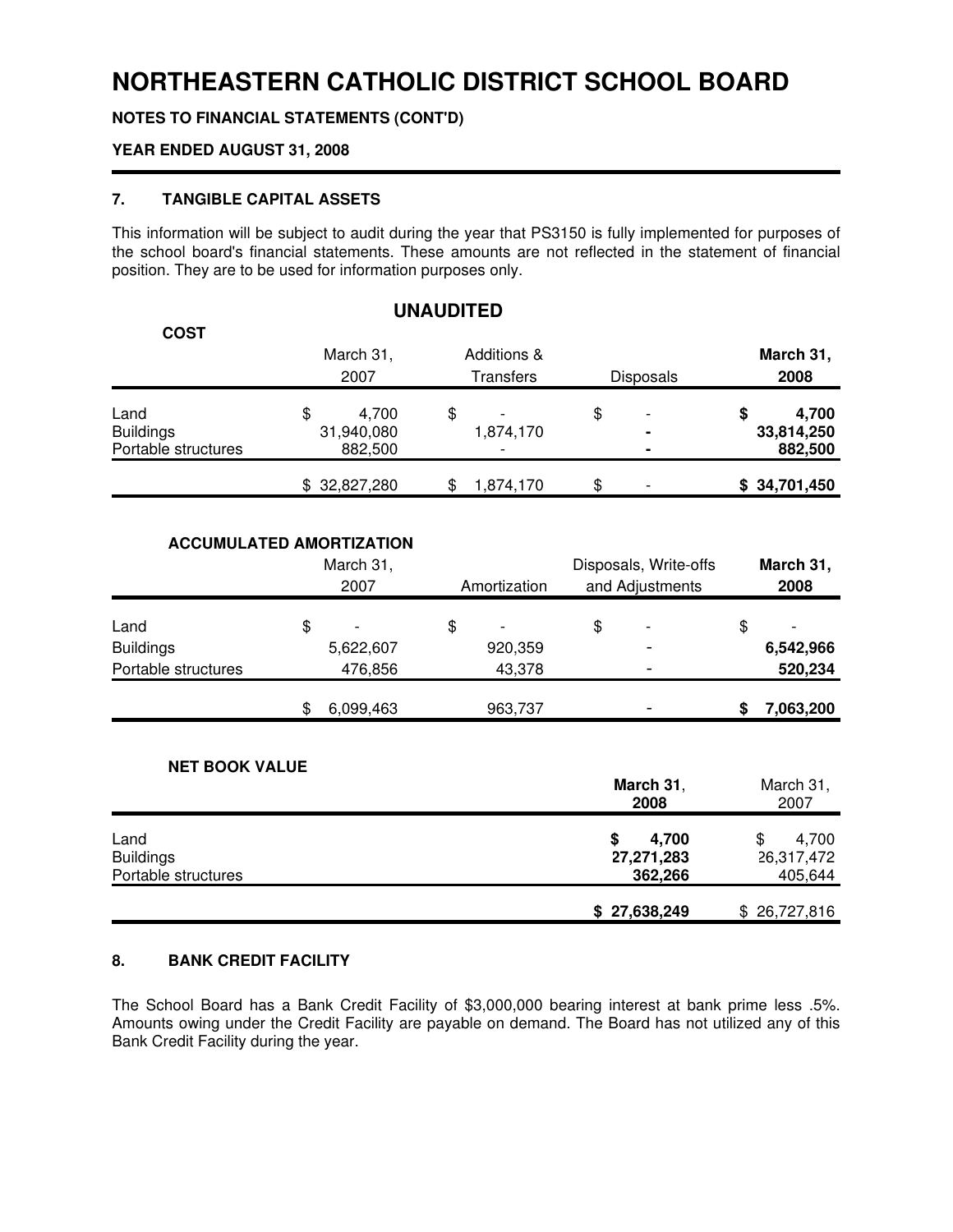**NOTES TO FINANCIAL STATEMENTS (CONT'D)**

## **YEAR ENDED AUGUST 31, 2008**

## **9. ACCOUNTS PAYABLE AND ACCRUED LIABILITIES**

|                                                               | 2008                    | 2007                  |
|---------------------------------------------------------------|-------------------------|-----------------------|
| Trade payables and accrued liabilities<br>Other school boards | 796,978<br>S.<br>33,457 | \$1,145,371<br>33,454 |
|                                                               | 830,435                 | \$1,178,825           |

### **10. DEFERRED REVENUE**

Revenues received and that have been set aside for specific purposes by legislation, regulation or agreement are included in deferred revenue and reported on the Statement of Financial Position.

Deferred revenue set aside for specific purposes by legislation, regulation or agreement as at August 31, 2008 is comprised of:

|                         | <b>Balance</b><br>as at<br>August 31,<br>2007 | <b>Externally Restricted</b><br><b>Revenue and</b><br><b>Investment Income</b> | <b>Revenue</b><br>Recognized<br>in the<br>Year | <b>Balance</b><br>as at<br>August 31,<br>2008 |
|-------------------------|-----------------------------------------------|--------------------------------------------------------------------------------|------------------------------------------------|-----------------------------------------------|
| Classroom               |                                               |                                                                                |                                                |                                               |
|                         | \$2,882,181                                   | 126,890<br>S                                                                   | (880, 135)<br>S                                | \$2,128,936                                   |
| Proceeds of disposition | 1,115,560                                     | 40,123                                                                         |                                                | 1,155,683                                     |
| Special education       | 32,000                                        | 1,220                                                                          |                                                | 33,220                                        |
| Transition              | 305,969                                       | 14,651                                                                         | (57,869)                                       | 262,751                                       |
| Distance schools        | 91,298                                        | 4,065                                                                          |                                                | 95,363                                        |
| Other                   | 547,420                                       |                                                                                | (120, 771)                                     | 426,649                                       |
|                         | \$4,974,428                                   | 186,949                                                                        | \$(1,058,775)                                  | \$4,102,602                                   |

## **11. RETIREMENT AND OTHER EMPLOYEE FUTURE BENEFITS**

#### (a) RETIREMENT AND OTHER EMPLOYEE FUTURE BENEFIT LIABILITIES

|                                                | <b>Retirement</b><br><b>Benefits</b> | <b>Other Employee</b><br><b>Future Benefits</b> | 2008        | <b>Total Employee Future Benefits</b><br>2007 |  |
|------------------------------------------------|--------------------------------------|-------------------------------------------------|-------------|-----------------------------------------------|--|
| Accrued employee future<br>benefit obligations | \$4,216,545                          | 276.866<br>\$                                   | \$4,493,411 | \$4,531,417                                   |  |
| Unamortized actuarial<br>losses                | (441,358)                            |                                                 | (441, 358)  | (460, 318)                                    |  |
| Employee future<br>benefits liability          | \$3,775,187                          | 276,866<br>\$                                   | \$4,052,053 | \$4,071,099                                   |  |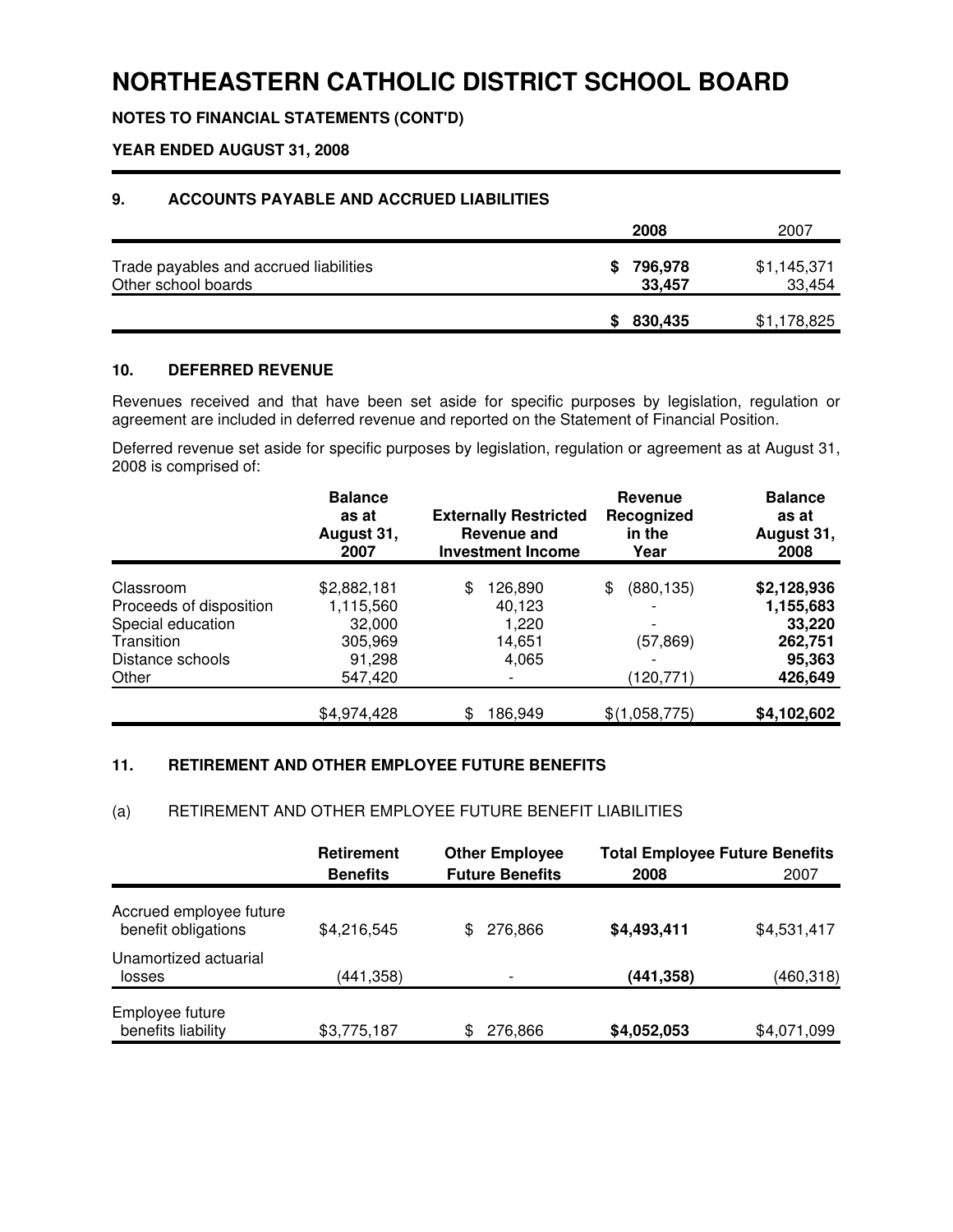**NOTES TO FINANCIAL STATEMENTS (CONT'D)**

### **YEAR ENDED AUGUST 31, 2008**

## **11. RETIREMENT AND OTHER EMPLOYEE FUTURE BENEFITS (CONT'D)**

The actuarial gains/losses are attributable to experience gains/losses relative to actuarial assumptions and to changes in actuarial assumptions. The difference between the Accrued Benefit Obligation (ABO) determined as at August 31, 2008, and reported accrued liability, represents the net actuarial gain/loss since the last valuation, which will be amortized using a straight-line method over the average remaining service life. The average remaining service lives of the active employees covered by the various benefit plans are 13, 17, and 20 years starting in the 2007-08 year.

#### (b) RETIREMENT BENEFIT EXPENSES

|                                                                 | <b>Retirement</b> | <b>Other Employee</b>  | <b>Employee Future Benefits</b> |               |
|-----------------------------------------------------------------|-------------------|------------------------|---------------------------------|---------------|
|                                                                 | <b>Benefits</b>   | <b>Future Benefits</b> | 2008                            | 2007          |
| Current year benefit cost<br>(recovery)                         | 363,698<br>\$     | (44, 932)<br>\$        | 318,766<br>\$                   | \$<br>417,286 |
| Interest on accrued<br>benefit obligation                       | 169.209           |                        | 169,209                         | 146,245       |
| Recognized actuarial<br>gains (losses)                          | 18.960            |                        | 18,960                          | 401           |
| Employee future<br>benefits expenses <sup>1</sup><br>(recovery) | 551,867           | \$<br>(44,932)         | 506,935                         | \$<br>563,932 |

1 Excluding pension contributions to the Ontario Municipal Employees Retirement System (OMERS), a multi-employer pension plan, described below.

#### (c) RETIREMENT BENEFITS

#### (i) Ontario Teacher's Pension Plan

Teachers and related employee groups are eligible to be members of the Ontario Teacher's Pension Plan. Employer contributions for these employees are provided directly by the Province of Ontario. The pension costs and obligations related to this plan are a direct responsibility of the Province. Accordingly, no costs or liabilities related to this plan are included in the Board's financial statements.

#### (ii) Ontario Municipal Employees Retirement System (OMERS)

All non-teaching employees of the Board are eligible to be members of the Ontario Municipal Employees Retirement System (OMERS), a multi-employer pension plan. The plan provides defined pension benefits to employees based on their length of service and rates of pay. The Board contributions equal the employee contributions to the plan. During the year ended August 31, 2008, the Board contributed \$301,582 (2007 - \$285,697) to the plan. As this is a multi-employer pension plan, these contributions are the Board's pension benefit expenses. No pension liability for this type of plan is included in the Board's financial statements.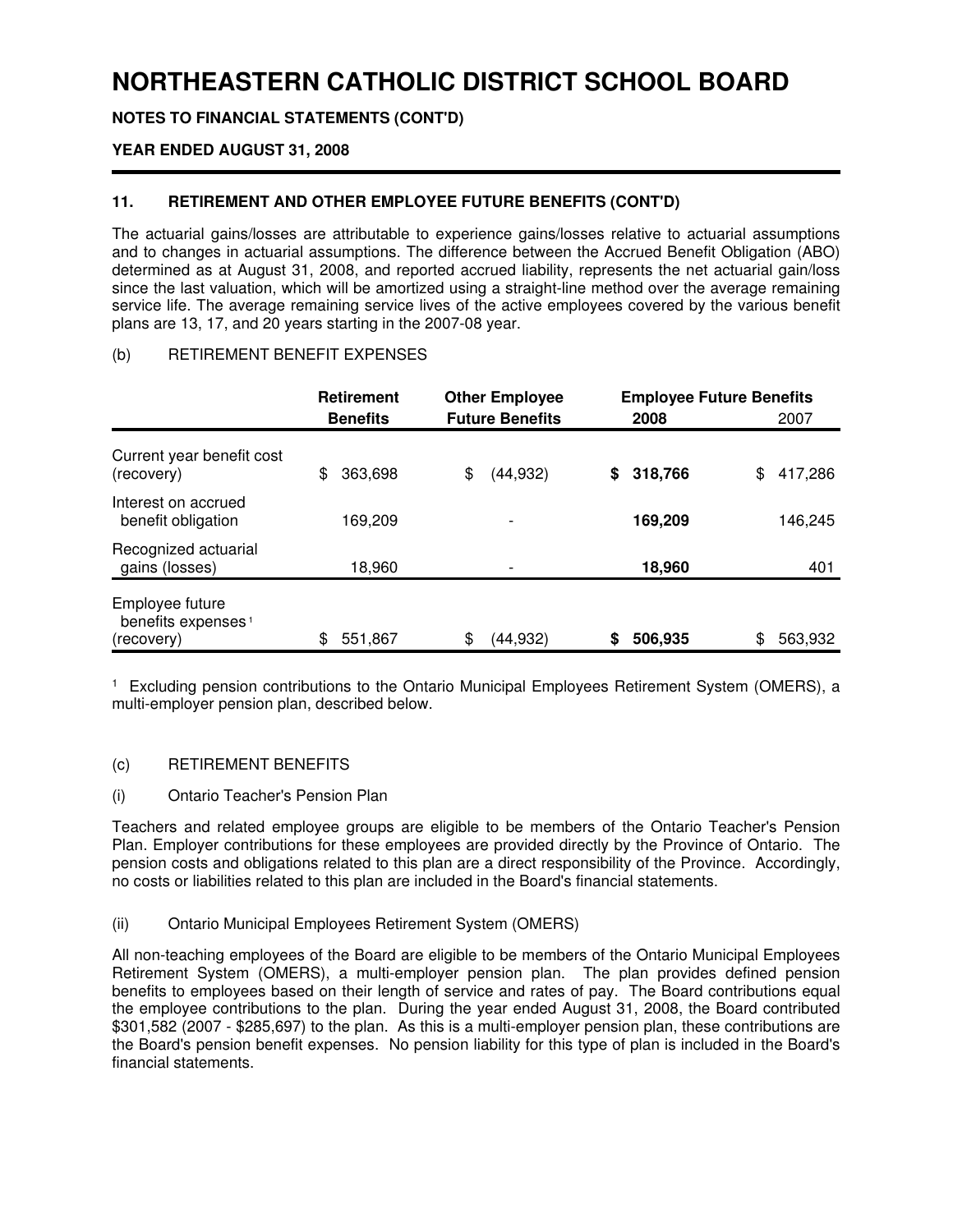**NOTES TO FINANCIAL STATEMENTS (CONT'D)**

## **YEAR ENDED AUGUST 31, 2008**

## **11. RETIREMENT AND OTHER EMPLOYEE FUTURE BENEFITS (CONT'D)**

#### (iii) Retirement Gratuities

The Board provides retirement gratuities to certain groups of employees hired prior to specified dates and also on some individual negotiated employee contracts. The amount of the gratuities paid to eligible employees at retirement is based on accumulated unused sick days, years of service and salary at the time of retirement as indicated in the employment agreements. The Board provides these benefits through an unfunded defined benefit plan. The benefit costs and liabilities related to this plan are included in the Board's financial statements.

(iv) Retirement Life Insurance and Health Care Benefits

The Board continues to provide life insurance, dental and health care benefits to certain employee groups after retirement until the members reach 65 years of age. The Board provides these benefits through an unfunded defined benefit plan. The benefit costs and liabilities related to this plan are included in the Board's financial statements.

- (d) OTHER EMPLOYEE FUTURE BENEFITS
- (i) Workplace Safety and Insurance Board Obligations

The Board is a Schedule 2 employer under the Workplace Safety and Insurance Act and, as such, assumes responsibility for the payment of all claims to its injured workers under the Act. The Board does not fund these obligations in advance of payments made under the Act. The benefit costs and liabilities related to this plan are included in the Board's financial statements.

(ii) Gratuity

The Board offers a lump sum payment of 15% of their start salary after 5 years of service with the Board.

(iii) Sick Leave Accumulations

All regular full time employees are eligible to receive 2 days per month of paid absence per year due to illness or injury during the year.

The change in sick leave accumulations depends on usage of current year allocations of sick days. Accumulated sick bank balances are projected based on expected usage of sick days in each year. Employees who do not use their current allocation of sick days are assumed to accumulate 75% of their sick leave allocation for the year.

The accrued benefit obligations for employee future benefit plans as at August 31, 2008 are based on actuarial valuations for accounting purposes as at August 31, 2006. These actuarial valuations were based on assumptions about future events. The economic assumptions used in these valuations are the Board's best estimates of expected rates of: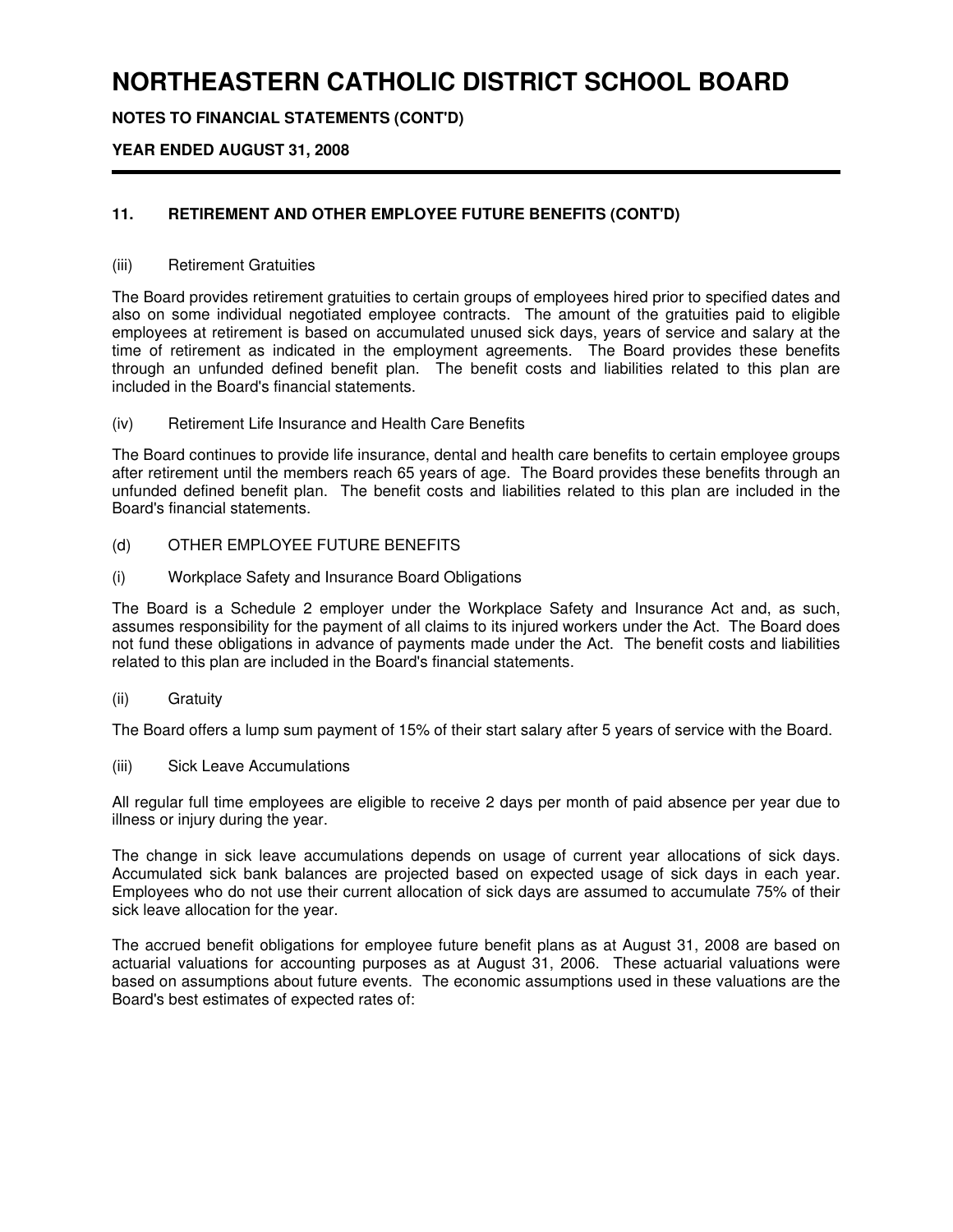**NOTES TO FINANCIAL STATEMENTS (CONT'D)**

## **YEAR ENDED AUGUST 31, 2008**

## **11. RETIREMENT AND OTHER EMPLOYEE FUTURE BENEFITS (CONT'D)**

|                                           | 2008              | 2007              |
|-------------------------------------------|-------------------|-------------------|
|                                           |                   |                   |
|                                           | %                 | %                 |
| Inflation                                 | 1.5               | 1.5               |
| Wage and salary escalation                | 2.5               | 2.5               |
| Insurance and health care cost escalation | 12%-decrease      | 12%-decrease      |
|                                           | 1% per year to 2% | 1% per year to 2% |
| Discount on accrued benefit obligations   | 4.5               | 4.5               |

As detailed on the Schedule of Reserves and Reserve Funds, the Board has designated reserve funds for certain of these employee future benefit obligations. The balance of these reserve funds totalled \$403,353 as at August 31, 2008 (2007 - \$ 388,538 ).

#### **12. NON-FINANCIAL ASSETS**

Non-financial assets reported on the Statement of Financial Position consist of prepaid expenses.

### **13. AMOUNTS TO BE RECOVERED IN FUTURE YEARS**

The amounts to be recovered in future years reported on the Statement of Financial Position are comprised of:

|                                                                                                                    | 2008                        | 2007                         |
|--------------------------------------------------------------------------------------------------------------------|-----------------------------|------------------------------|
| AMOUNTS TO BE FINANCED IN FUTURE YEARS                                                                             |                             |                              |
| Net long-term liabilities<br>Accrued interest on net long-term liabilities<br>Retirement and other employee future | \$5,904,108<br>107,797      | \$4,857,694<br>91,207        |
| benefits liability (Note 11)<br>Vacation accrual                                                                   | 3,866,443<br>185,610        | 3,840,557<br>230,542         |
|                                                                                                                    | \$10,063,958                | \$9,020,000                  |
| <b>OTHER FEES AND REVENUES</b><br>14.                                                                              | 2008                        | 2007                         |
| Transfer from transition deferred revenue<br><b>Other Agencies</b><br>Other Fees                                   | 57,869<br>412,763<br>34,790 | 161,964<br>522,429<br>46,800 |
|                                                                                                                    | 505,422                     | \$731,193                    |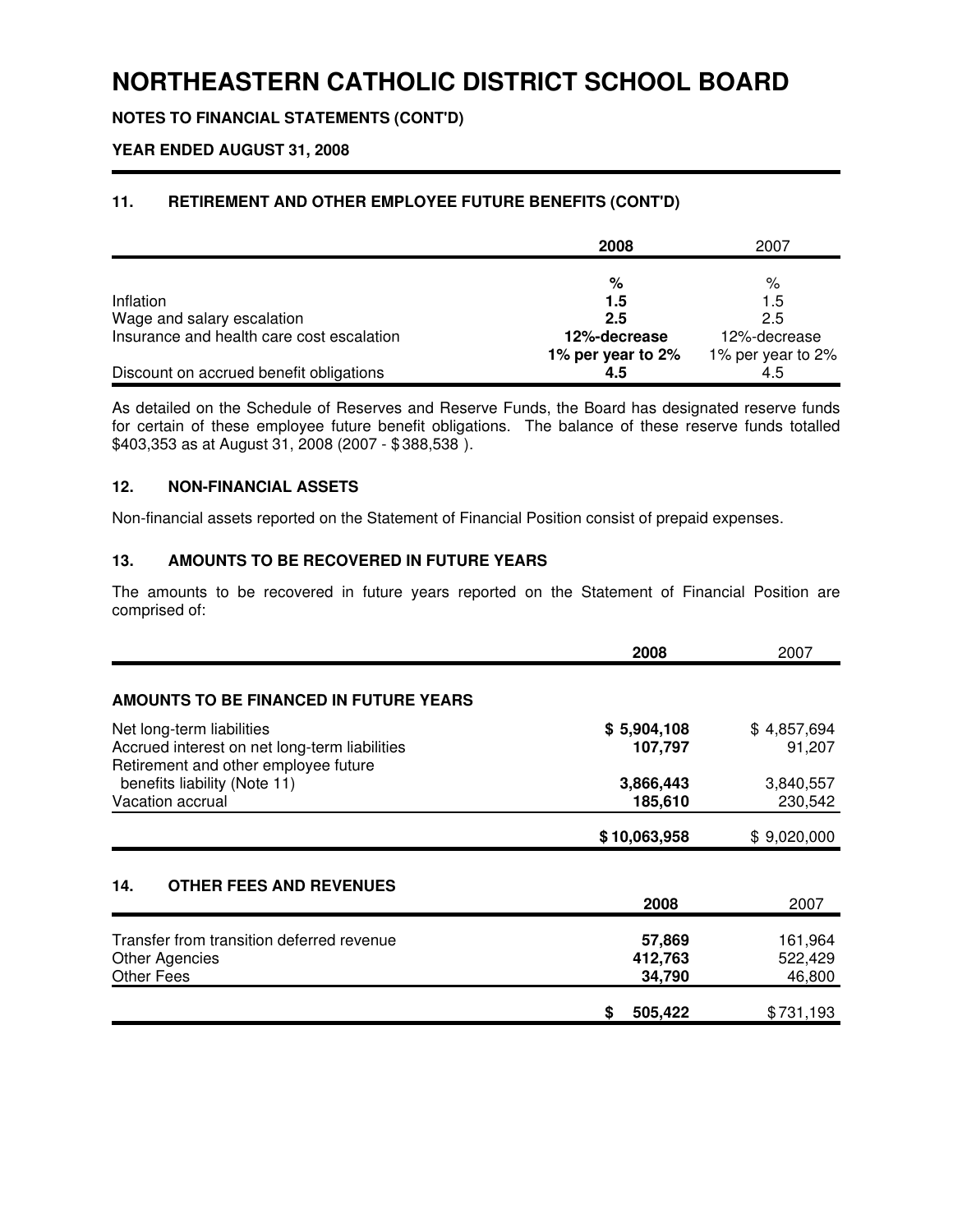**NOTES TO FINANCIAL STATEMENTS (CONT'D)**

## **YEAR ENDED AUGUST 31, 2008**

## **15. NET LONG-TERM LIABILITIES**

|                                                                                                                                                                                                                | 2008        | 2007        |
|----------------------------------------------------------------------------------------------------------------------------------------------------------------------------------------------------------------|-------------|-------------|
| The Canada Life Assurance Company loan bearing interest at<br>5.109% per annum, repayable in semi-annual blended payments<br>of \$160,394. The loan matures on April 5, 2031 and is an<br>unsecured debenture. | \$4,311,150 | \$4,407,956 |
| Royal Bank of Canada loan bearing interest at 5.9% per annum,<br>repayable in monthly blended payments of \$1,976. The loan<br>matures on December 22, 2010 and is secured by equipment.                       | 45,228      | 63,746      |
| Royal Bank of Canada loan bearing interest at 5.28% per annum,<br>repayable in monthly blended payments of \$12,616. The loan<br>matures on September 11, 2010 and is secured by equipment.                    | 261,442     | 385,992     |
| The Ontario Financing Authority debenture bearing interest at 4.9%<br>per annum, repayable in semi-annual blended payments of \$45,090.<br>The loan matures on March 3, 2033 and is an unsecured debenture.    | 1,286,288   |             |
| Net long-term liabilities                                                                                                                                                                                      | \$5,904,108 | \$4,857,694 |

Principal repayment terms are approximately:

| 2009       | \$<br>269.839 |
|------------|---------------|
| 2010       | 284,196       |
| 2011       | 160,769       |
| 2012       | 150,232       |
| 2013       | 157.938       |
| thereafter | 4.881,134     |

\$ 5,904,108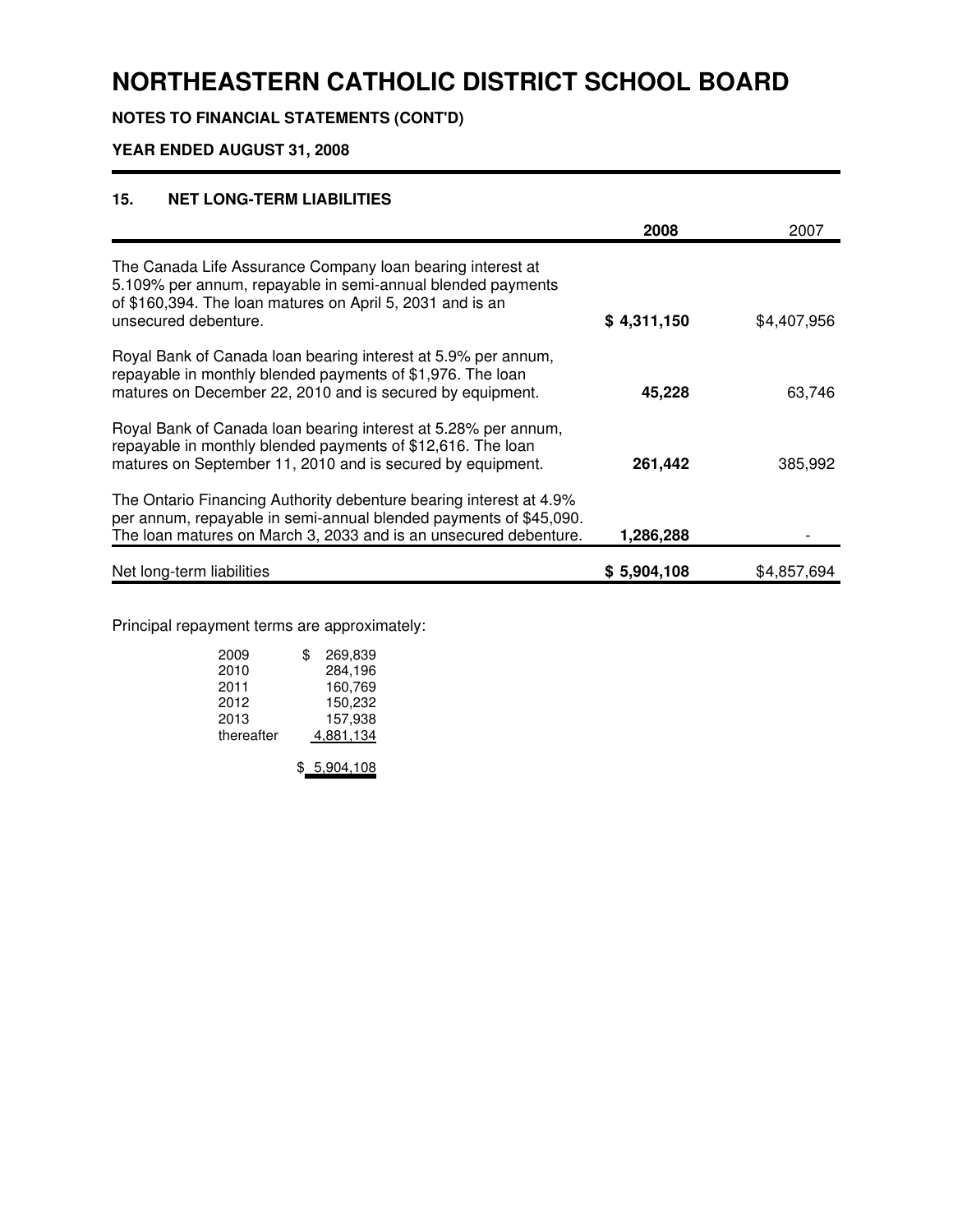**NOTES TO FINANCIAL STATEMENTS (CONT'D)**

### **YEAR ENDED AUGUST 31, 2008**

### **16. EXPENDITURES BY OBJECT**

The following is a summary of the operating and capital expenditures reported on the Statement of Financial Activities by object:

|                                     | --2008-------------          |              |              |  |  |  |  |  |
|-------------------------------------|------------------------------|--------------|--------------|--|--|--|--|--|
|                                     | <b>Budget</b>                | 2007         |              |  |  |  |  |  |
|                                     | (unaudited)<br><b>Actual</b> |              |              |  |  |  |  |  |
|                                     |                              |              |              |  |  |  |  |  |
| OPERATING EXPENDITURES              |                              |              |              |  |  |  |  |  |
| Salaries and wages                  | \$21,332,422                 | \$22,414,196 | \$20,744,754 |  |  |  |  |  |
| Employee benefits                   | 2,309,716                    | 2,941,961    | 2,833,728    |  |  |  |  |  |
| Staff development                   | 466,129                      | 492,163      | 388,580      |  |  |  |  |  |
| Supplies and services               | 2,448,332                    | 2,446,182    | 2,592,556    |  |  |  |  |  |
| Replacement furniture and equipment | 1,000                        | 750          | 964          |  |  |  |  |  |
| Interest on long-term liabilities   | 225,320                      | 253,177      | 226,840      |  |  |  |  |  |
| Rental expenditures                 | 228,920                      | 215,661      | 249,677      |  |  |  |  |  |
| Fees and contractual services       | 4,207,690                    | 4,250,629    | 4,117,842    |  |  |  |  |  |
| Other                               | 93,345                       | 51,907       | 125,706      |  |  |  |  |  |
| School funded activities            | 816,000                      | 846,676      | 860,424      |  |  |  |  |  |
| TOTAL OPERATING EXPENDITURES        |                              | 33,913,302   |              |  |  |  |  |  |
|                                     | 32,128,874                   |              | 32,141,071   |  |  |  |  |  |
| TOTAL CAPITAL EXPENDITURES          | 1,035,097                    | 982,950      | 2,495,867    |  |  |  |  |  |
| <b>TOTAL EXPENDITURES</b>           | \$33,163,971                 | \$34,896,252 | \$34,636,938 |  |  |  |  |  |

#### **17. ONTARIO SCHOOL BOARD INSURANCE EXCHANGE (OSBIE)**

The School Board is a member of the Ontario School Board Insurance Exchange (OSBIE), a reciprocal insurance company licensed under the Insurance Act. OSBIE insures general public liability, property damage and certain other risks.

### **18. FINANCIAL INSTRUMENTS AND CREDIT RISK**

(a) Financial Instruments

The carrying values of cash and cash equivalents, accounts receivable and accounts payable and accrued liabilities approximate their fair values due to the relatively short periods to maturity of the instruments.

(b) Credit risk

Credit risk is the risk that a counter-party will fail to discharge its obligation to the Board reducing the expected cash inflow from the Board's assets recorded at the balance sheet date. Credit risk can be concentrated in debtors that are similarly affected by economic or other conditions. Significant concentrations of credit risk are related to the accounts receivable from the Ministry of Education, certain municipal governments and First Nation entities. For these accounts, the Board determines, on a continuing basis, the probable losses and sets up a provision for losses based on the estimated realizable value.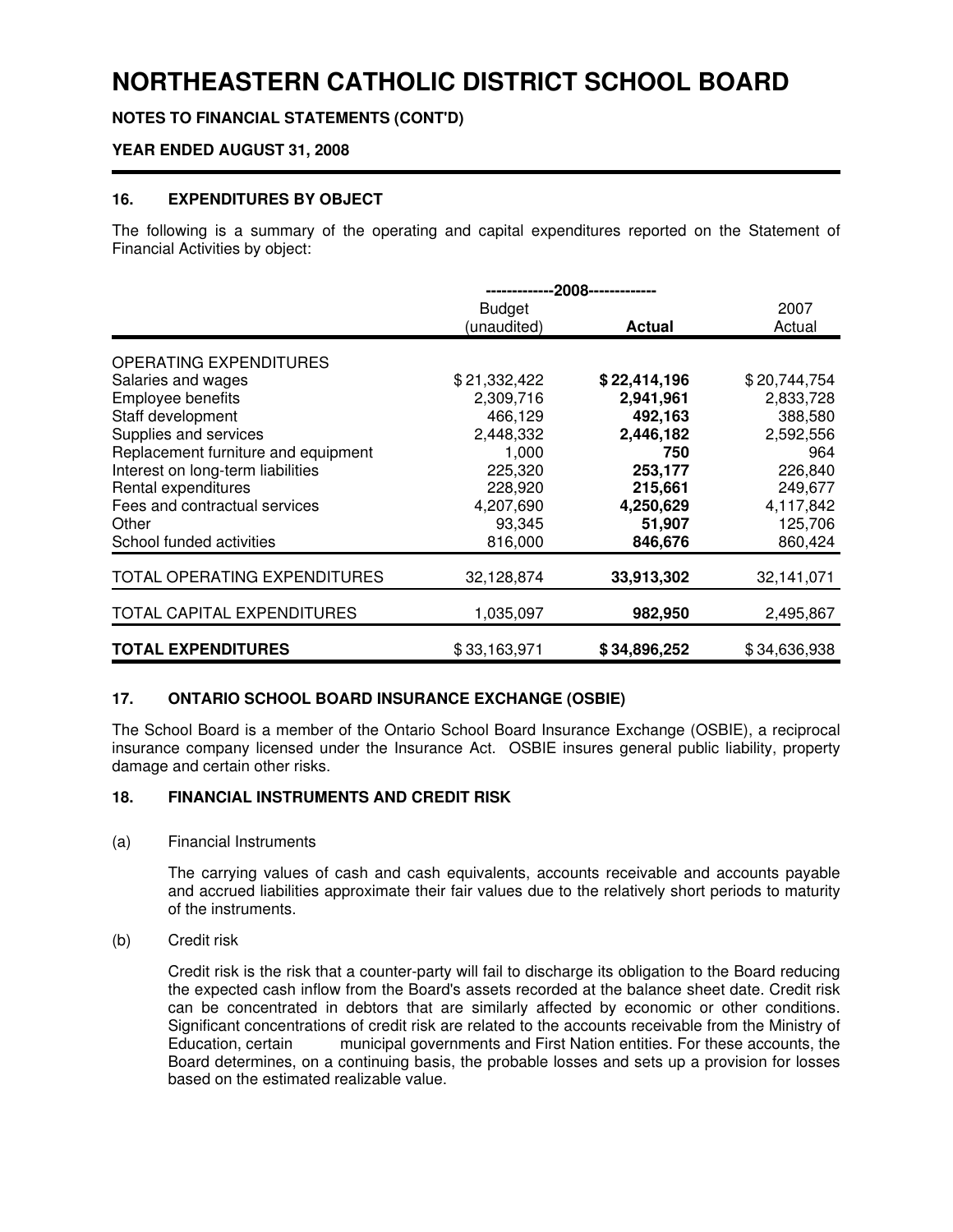## **NOTES TO FINANCIAL STATEMENTS (CONT'D)**

## **YEAR ENDED AUGUST 31, 2008**

#### **18. FINANCIAL INSTRUMENTS AND CREDIT RISK (CONT'D)**

#### (c) Interest rate risk

The Board is exposed to interest rate risk for certain of its financial assets and liabilities. Under the demand operating facility, the Board may have short-term borrowings for working capital purposes, which would expose them to fluctuations in short-term interest rates.

#### **19. COMMITMENTS**

- (a) Lease Obligations
- (i) The Northeastern Catholic District School Board has entered into agreements to lease certain office equipment. Minimum lease payments for the next four years are approximately as follows:

| 2008/2009 | 119,726 |
|-----------|---------|
| 2009/2010 | 119,726 |
| 2010/2011 | 116,837 |
| 2011/2012 | 81,125  |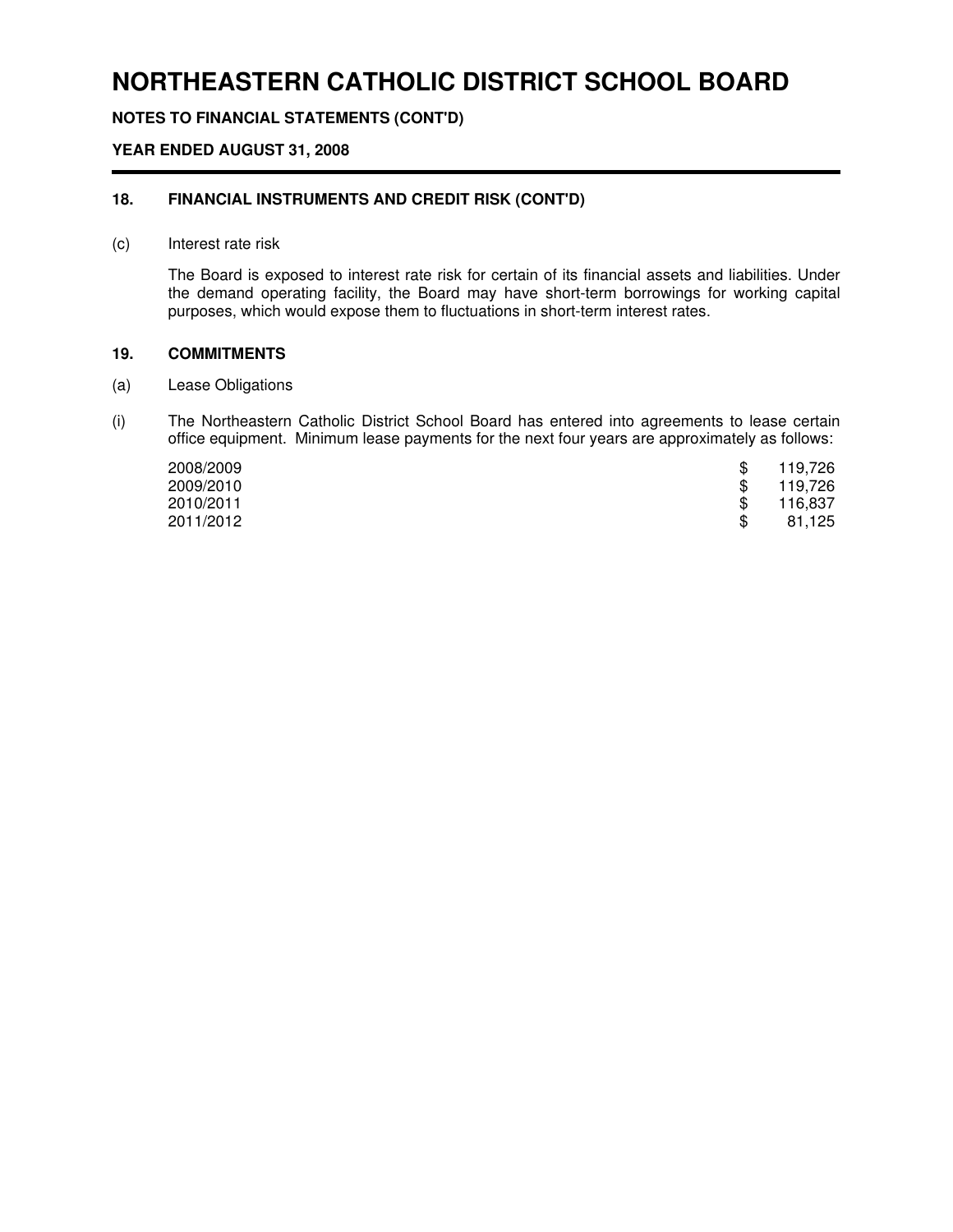## **SCHEDULE OF OPERATING FUND**

|                                                                                                                                                                                           | -------------2008-------------                                         |                                                                                 |                                                                                 |  |  |
|-------------------------------------------------------------------------------------------------------------------------------------------------------------------------------------------|------------------------------------------------------------------------|---------------------------------------------------------------------------------|---------------------------------------------------------------------------------|--|--|
|                                                                                                                                                                                           | <b>Budget</b><br>(unaudited)                                           | <b>Actual</b>                                                                   | 2007<br>Actual                                                                  |  |  |
| <b>REVENUES</b>                                                                                                                                                                           |                                                                        |                                                                                 |                                                                                 |  |  |
| Provincial legislative grants<br>Local taxation<br>Provincial grants - other<br>Federal grants and fees<br>Other revenues - school boards<br>Investment Income<br>Other fees and revenues | \$24,994,857<br>5,676,731<br>686,709<br>98,764<br>85,000<br>39,766     | \$26,501,456<br>5,320,029<br>1,281,789<br>67,870<br>16,190<br>65,441<br>505,422 | \$25,084,695<br>5,410,193<br>806,612<br>115,224<br>56,975<br>136,873<br>731,193 |  |  |
| <b>TOTAL REVENUES</b>                                                                                                                                                                     | 31,581,827                                                             | 33,758,197                                                                      | 32,341,765                                                                      |  |  |
| <b>EXPENDITURES</b> (Note 16)                                                                                                                                                             |                                                                        |                                                                                 |                                                                                 |  |  |
| Instruction<br>Administration<br>Transportation<br>School operations and maintenance<br>Pupil accommodation<br>Other                                                                      | 23,504,099<br>2,042,936<br>2,720,698<br>2,794,821<br>225,320<br>25,000 | 24,980,736<br>2,035,028<br>2,665,726<br>3,129,889<br>253,177<br>2,070           | 23,482,533<br>1,986,502<br>2,696,784<br>2,887,646<br>226,840<br>342             |  |  |
| <b>TOTAL EXPENDITURES</b>                                                                                                                                                                 | 31,312,874                                                             | 33,066,626                                                                      | 31,280,647                                                                      |  |  |
| <b>NET REVENUES</b>                                                                                                                                                                       | 268,953                                                                | 691,571                                                                         | 1,061,118                                                                       |  |  |
| INCREASE (DECREASE)<br>IN NON-FINANCIAL ASSETS                                                                                                                                            | 4,360                                                                  | 27,203                                                                          | (9,551)                                                                         |  |  |
| Long-term liabilities repayments<br>Increase (Decrease) in employee benefits<br>Increase (Decrease) in accrued                                                                            | (96, 806)<br>82,877                                                    | (239, 874)<br>(19,046)                                                          | (196, 606)<br>176,335                                                           |  |  |
| interest on long-term liabilities                                                                                                                                                         | (13, 929)                                                              | 16,590                                                                          | (1,905)                                                                         |  |  |
| <b>CHANGE IN AMOUNTS TO BE RECOVERED</b>                                                                                                                                                  | (27, 858)                                                              | (242, 330)                                                                      | (22, 176)                                                                       |  |  |
| <b>NET TRANSFERS FROM (TO) OTHER FUNDS</b>                                                                                                                                                |                                                                        |                                                                                 |                                                                                 |  |  |
| Transfers from (to) capital fund<br>Transfers from (to) reserves and reserve funds                                                                                                        | (859, 544)<br>128,097                                                  | (200, 375)                                                                      | (1, 295, 831)                                                                   |  |  |
| NET TRANSFERS TO OTHER FUNDS                                                                                                                                                              | (731, 447)                                                             | (200, 375)                                                                      | (1, 295, 831)                                                                   |  |  |
| <b>CHANGE IN OPERATING FUND BALANCE</b>                                                                                                                                                   | (485, 992)                                                             | 276,069                                                                         | (266, 440)                                                                      |  |  |
| OPERATING FUND BALANCE, beginning of year                                                                                                                                                 | (276,069)                                                              | (276,069)                                                                       | (9,629)                                                                         |  |  |
| <b>OPERATING FUND BALANCE, end of year</b>                                                                                                                                                | \$<br>(762,061)                                                        | \$                                                                              | \$<br>(276,069)                                                                 |  |  |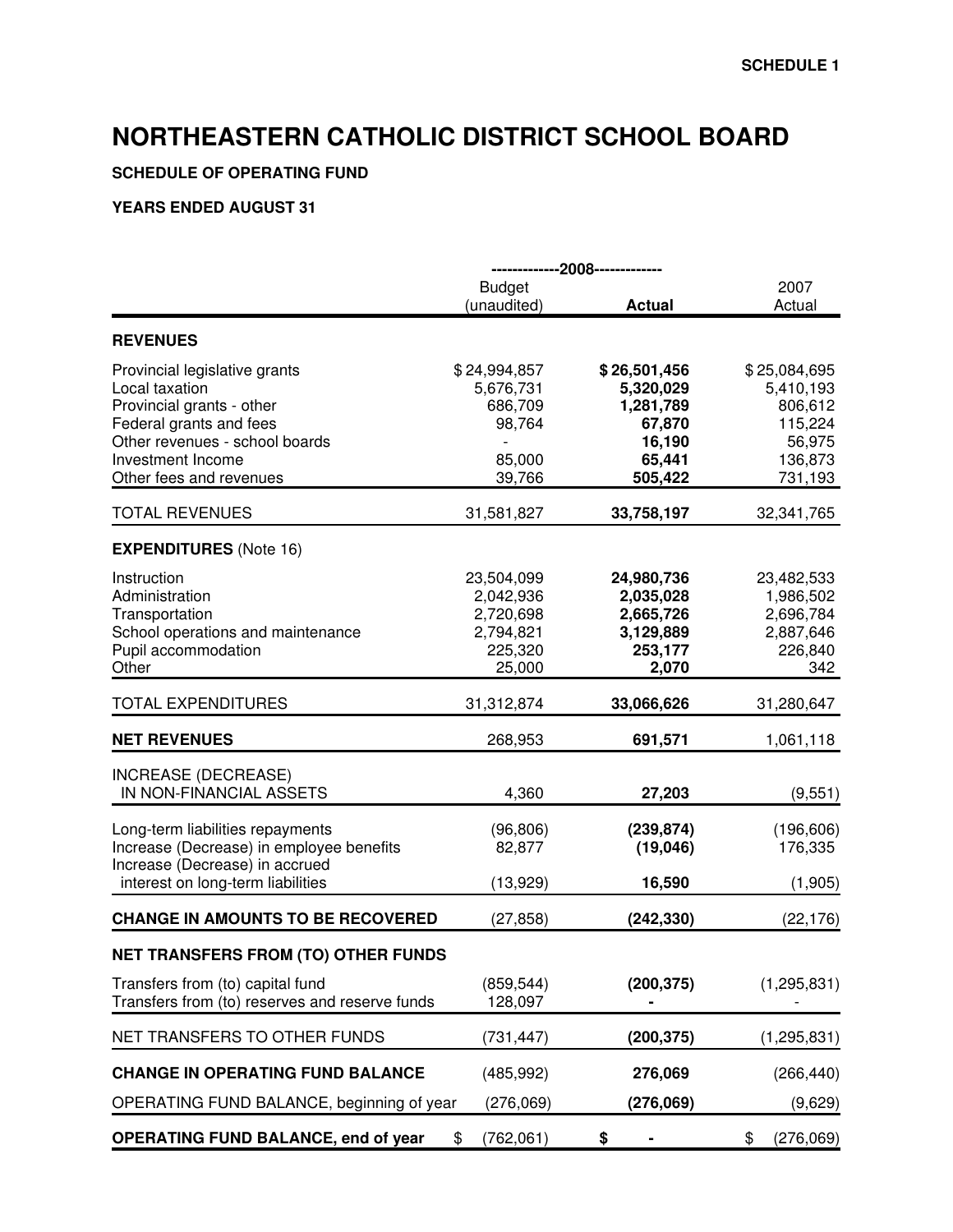## **SCHEDULE OF CAPITAL FUND**

|                                                                                                                 | --2008--------------<br>----------- |                                            |                                               |  |  |  |  |
|-----------------------------------------------------------------------------------------------------------------|-------------------------------------|--------------------------------------------|-----------------------------------------------|--|--|--|--|
|                                                                                                                 | <b>Budget</b><br>(unaudited)        | <b>Actual</b>                              | 2007<br>Actual                                |  |  |  |  |
| <b>EXPENDITURES</b>                                                                                             |                                     |                                            |                                               |  |  |  |  |
| Instruction<br>Administration<br>School operations and maintenance<br>Pupil accommodation                       | \$<br>297,000<br>10,000<br>728,097  | \$<br>315,182<br>5,884<br>3,293<br>658,591 | \$<br>436,234<br>32,455<br>9,860<br>2,017,318 |  |  |  |  |
| <b>TOTAL EXPENDITURES</b>                                                                                       | 1,035,097                           | 982,950                                    | 2,495,867                                     |  |  |  |  |
| <b>FINANCING AND TRANSFERS</b>                                                                                  |                                     |                                            |                                               |  |  |  |  |
| Proceeds of net long-term liabilities<br>Transfers from (to) operating fund<br>Transfers from (to) reserve fund | 859,544                             | 1,286,288<br>200,375                       | 554,300<br>1,295,831<br>59,003                |  |  |  |  |
| NET TRANSFERS FROM (TO) OTHER FUNDS                                                                             | 859,544                             | 1,486,663                                  | 1,909,134                                     |  |  |  |  |
| <b>CHANGE IN CAPITAL FUND BALANCE</b>                                                                           | (175, 553)                          | 503,713                                    | (586, 733)                                    |  |  |  |  |
| CAPITAL FUND BALANCE, beginning of year                                                                         | (503,713)                           | (503, 713)                                 | 83,020                                        |  |  |  |  |
| <b>CAPITAL FUND BALANCE, end of year</b>                                                                        | (679, 266)<br>\$                    | \$                                         | (503, 713)<br>\$                              |  |  |  |  |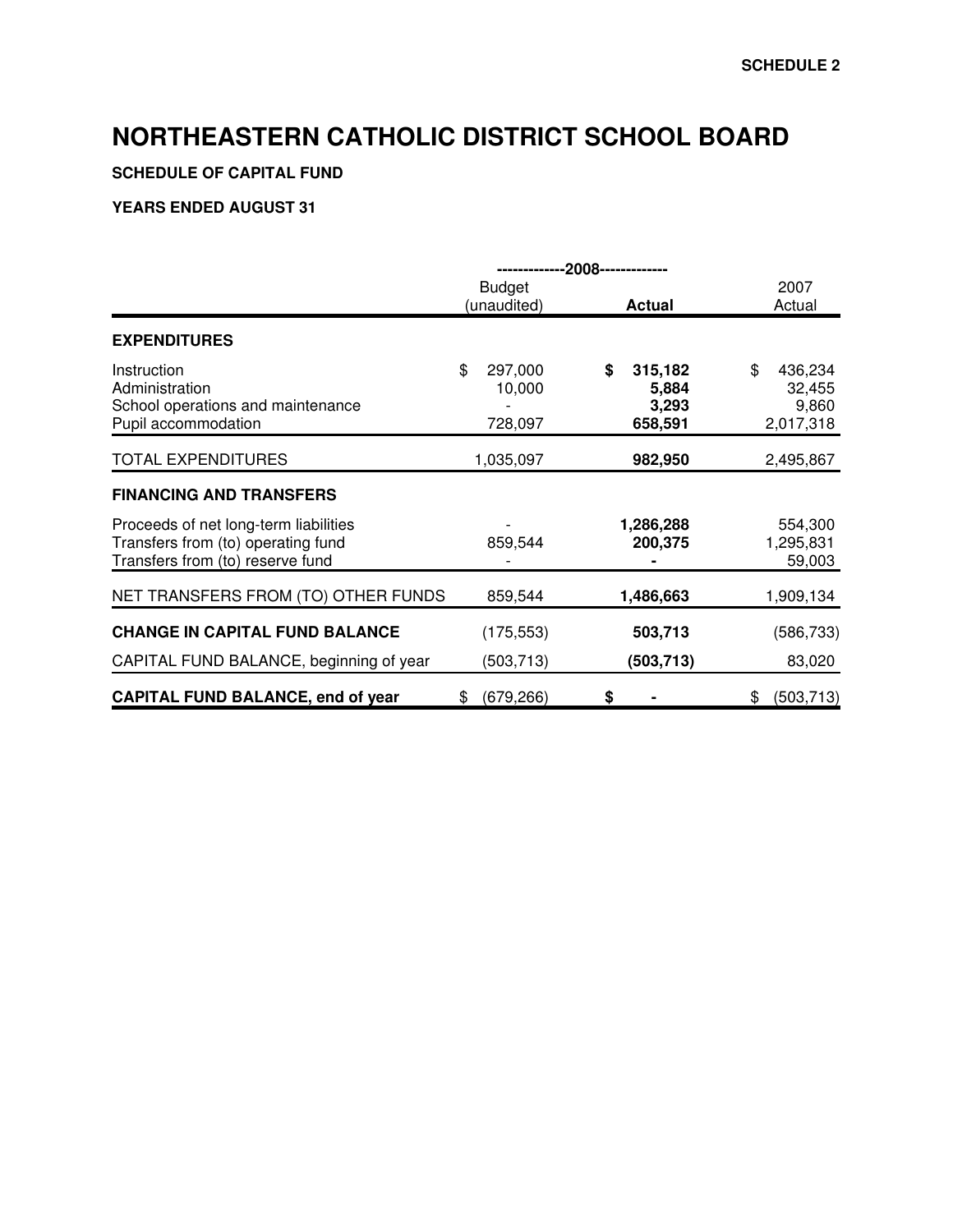**SCHEDULE OF RESERVES AND RESERVE FUNDS**

|                                                                                                    | -------------2008------------- |                                                  |                                                  |
|----------------------------------------------------------------------------------------------------|--------------------------------|--------------------------------------------------|--------------------------------------------------|
|                                                                                                    | <b>Budget</b><br>(unaudited)   | <b>Actual</b>                                    | 2007<br>Actual                                   |
| <b>REVENUES</b>                                                                                    |                                |                                                  |                                                  |
| Interest income                                                                                    | \$<br>30,000                   | \$<br>29,978                                     | \$<br>32,517                                     |
| <b>NET REVENUES (EXPENDITURES)</b>                                                                 | 30,000                         | 29,978                                           | 32,517                                           |
| NET TRANSFERS FROM (TO) OTHER FUNDS                                                                |                                |                                                  |                                                  |
| Transfers from (to) operating fund<br>Transfers from (to) capital fund                             | (128, 097)                     |                                                  | (59,003)                                         |
| NET TRANSFERS FROM (TO) OTHER FUNDS                                                                | (128, 097)                     |                                                  | (59,003)                                         |
| <b>CHANGE IN RESERVES AND RESERVE</b><br><b>FUNDS BALANCES</b>                                     | (98,097)                       | 29,978                                           | (26, 486)                                        |
| RESERVES AND RESERVE FUNDS<br>BALANCES, beginning of year                                          | 3,804,167                      | 3,804,167                                        | 3,830,653                                        |
| <b>RESERVES AND RESERVE FUNDS</b><br><b>BALANCES, end of year</b>                                  | \$3,706,070                    | \$3,834,145                                      | \$3,804,167                                      |
| <b>ANALYZED AS FOLLOWS:</b>                                                                        |                                |                                                  |                                                  |
| <b>RESERVE FOR WORKING FUNDS</b>                                                                   |                                | \$3,046,457                                      | \$3,046,457                                      |
| <b>RESERVE FUNDS</b><br><b>Bursaries</b><br>Capital<br>Sick leave<br><b>WSIB</b><br>School Renewal |                                | 3,070<br>76,757<br>298,604<br>104,748<br>304,509 | 2,957<br>73,938<br>287,637<br>100,901<br>292,277 |
| <b>TOTAL RESERVE FUNDS</b>                                                                         |                                | 787,688                                          | 757,710                                          |
| <b>TOTAL RESERVES AND RESERVE FUNDS</b>                                                            |                                | \$3,834,145                                      | \$3,804,167                                      |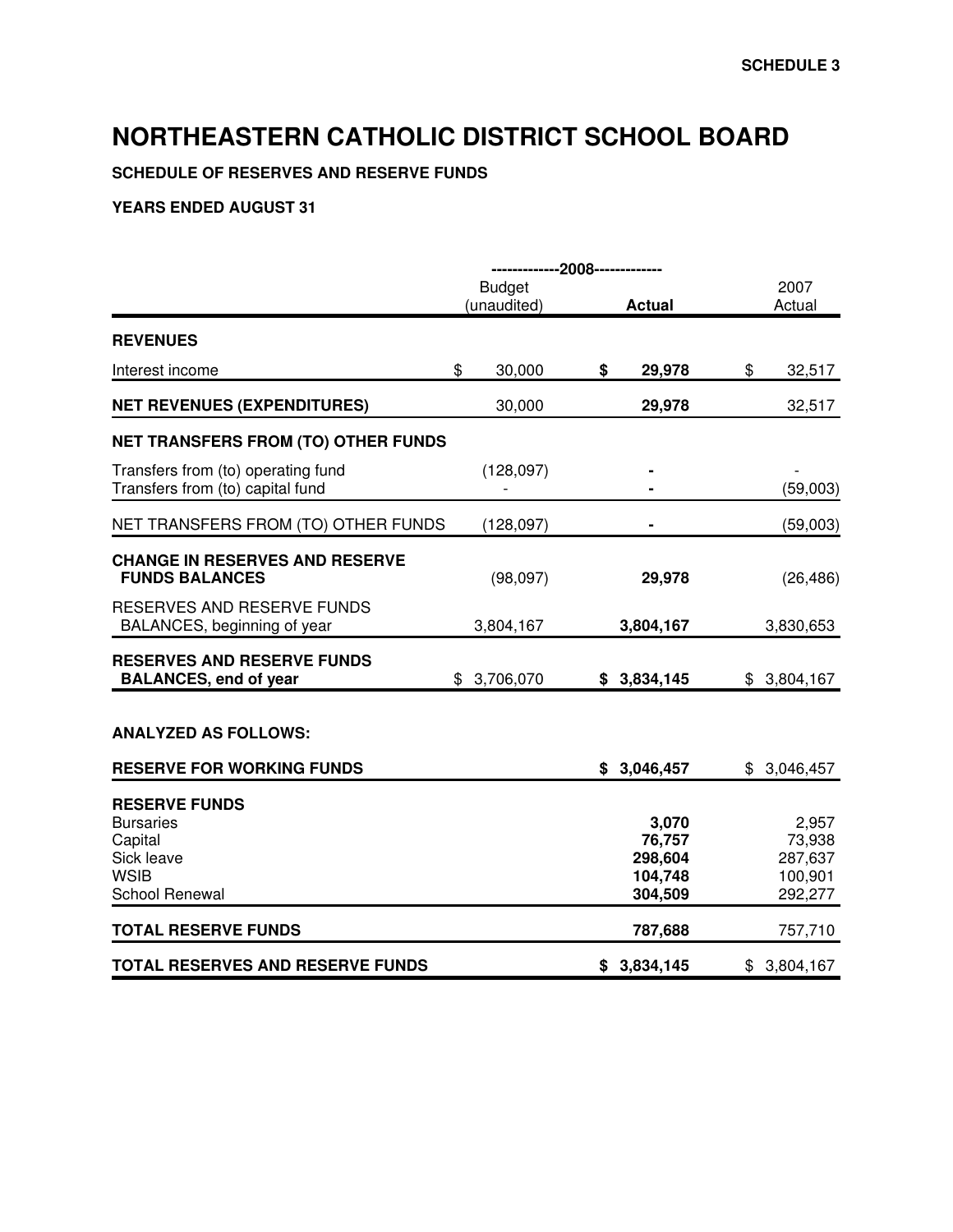## **SCHEDULE OF RESERVES AND RESERVE FUNDS CONTINUITY**

|                                | <b>Reserve</b><br>For<br>Working<br><b>Funds</b> |    | <b>School</b><br><b>Renewal</b><br><b>Reserve</b><br><b>Fund</b> |    | <b>Sick Leave</b><br><b>Reserve</b><br><b>Fund</b> |    | <b>WSIB</b><br><b>Reserve</b><br><b>Fund</b> |      | Capital<br><b>Reserve</b><br><b>Fund</b> |    | <b>Bursaries</b><br><b>Reserve</b><br><b>Fund</b> | --------Total--------<br>2008 | 2007        |
|--------------------------------|--------------------------------------------------|----|------------------------------------------------------------------|----|----------------------------------------------------|----|----------------------------------------------|------|------------------------------------------|----|---------------------------------------------------|-------------------------------|-------------|
| BALANCE,<br>beginning of year  | \$3,046,457                                      | \$ | 292,277                                                          | \$ | 287,637                                            | \$ | 100,901                                      | \$   | 73,938                                   | \$ | 2,957                                             | \$3,804,167                   | \$3,830,653 |
| Transfers to<br>other funds    | $\overline{\phantom{0}}$                         |    | $\overline{\phantom{0}}$                                         |    | $\overline{\phantom{0}}$                           |    | $\overline{\phantom{a}}$                     |      | $\overline{\phantom{a}}$                 |    | $\overline{\phantom{a}}$                          |                               | (59,003)    |
| Interest earned                |                                                  |    | 12,232                                                           |    | 10,967                                             |    | 3,847                                        |      | 2,819                                    |    | 113                                               | 29,978                        | 32,517      |
| <b>BALANCE,</b><br>end of year | \$3,046,457                                      | S  | 304,509                                                          | S  | 298,604                                            | S  | 104,748                                      | - \$ | 76,757                                   | S  | 3,070                                             | \$3,834,145                   | \$3,804,167 |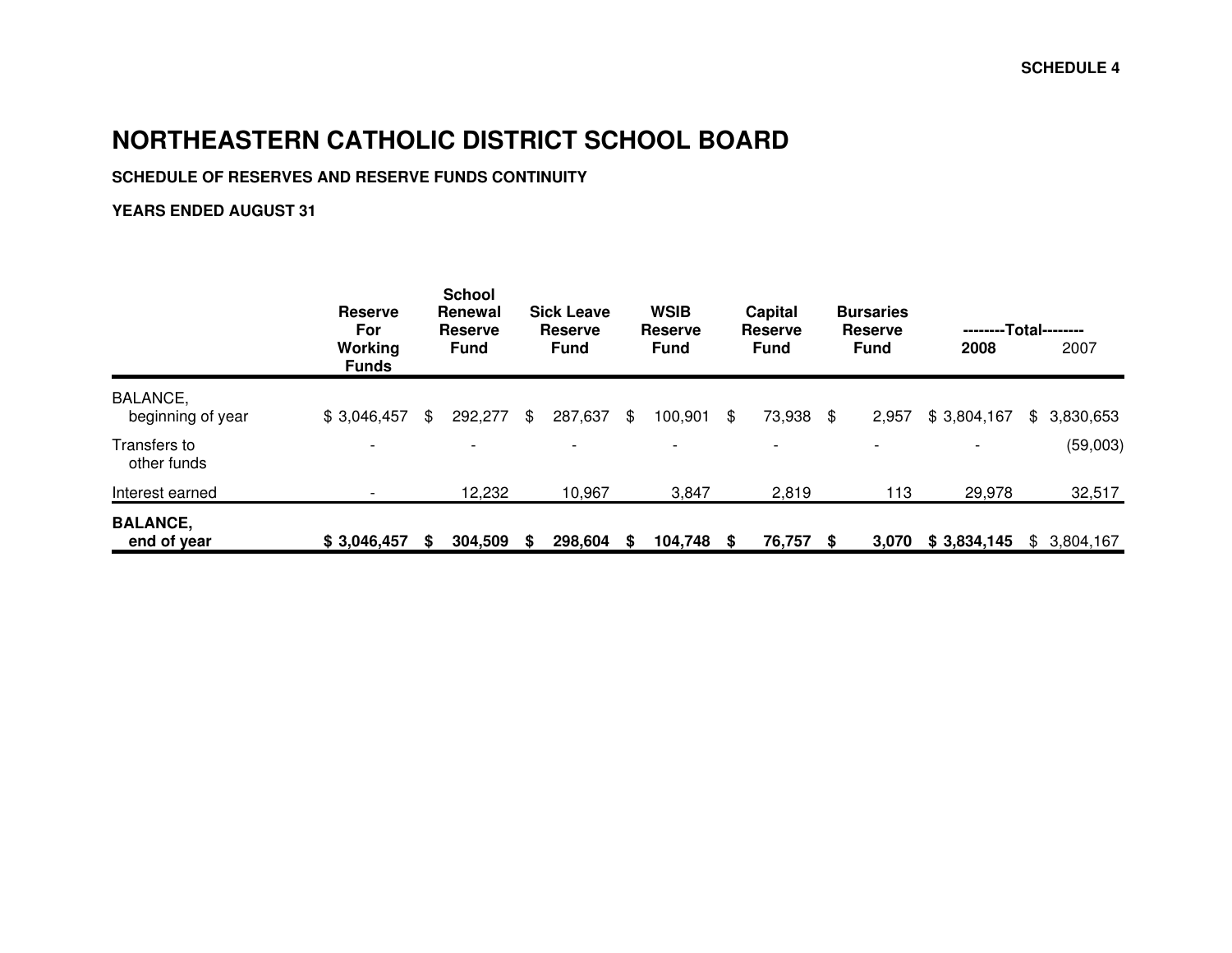**SCHEDULE OF SCHOOL ACTIVITIES FUND**

|                                                    | 2008          | 2007          |
|----------------------------------------------------|---------------|---------------|
| <b>REVENUES</b>                                    |               |               |
| School fundraising                                 | \$<br>910,924 | \$<br>912,765 |
| <b>EXPENDITURES</b>                                |               |               |
| School funded activities                           | 846,676       | 860,424       |
| <b>NET REVENUES (EXPENDITURES)</b>                 | 64,248        | 52,341        |
| SCHOOL ACTIVITIES FUND BALANCE, beginning of year  | 247,312       | 194,971       |
| <b>SCHOOL ACTIVITIES FUND BALANCE, end of year</b> | \$<br>311,560 | 247,312       |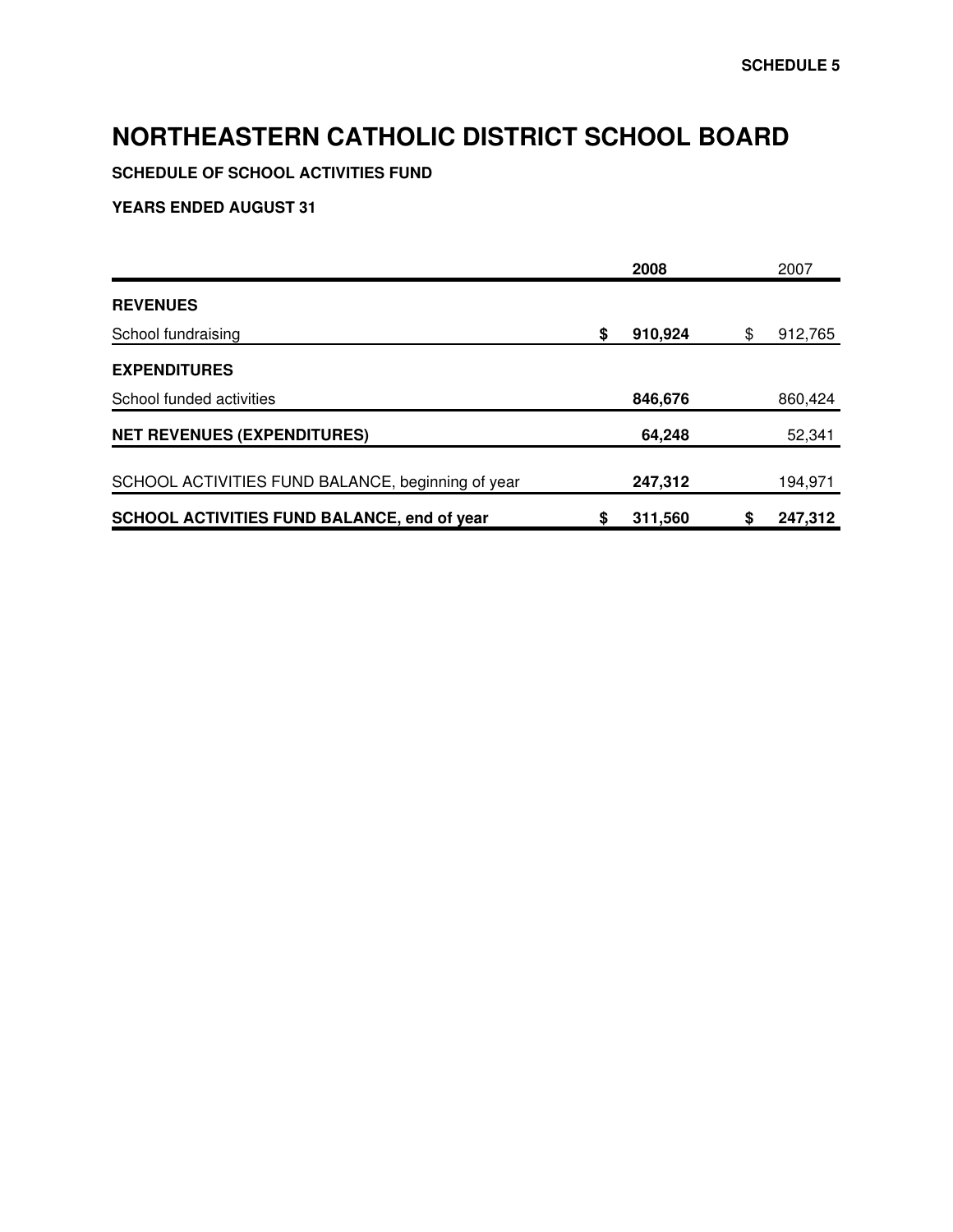## **SCHEDULE OF EXPENDITURES**

|                                                                                                                                                                                                                                    | 2008                                                                                                   | 2007                                                                                                   |
|------------------------------------------------------------------------------------------------------------------------------------------------------------------------------------------------------------------------------------|--------------------------------------------------------------------------------------------------------|--------------------------------------------------------------------------------------------------------|
| <b>INSTRUCTION</b>                                                                                                                                                                                                                 |                                                                                                        |                                                                                                        |
| CLASSROOM<br>Salaries and wages<br>Employee benefits<br>Staff development<br>Supplies and services<br>Replacement furniture and equipment<br>Capital expenditures<br>Rental expenditures<br>Fees and contractual services<br>Other | \$17,312,289<br>2,110,805<br>349,618<br>1,038,340<br>750<br>303,772<br>169,363<br>668,715<br>8,265     | \$16,146,142<br>2,072,181<br>284,963<br>1,113,846<br>964<br>383,282<br>203,235<br>661,414<br>7,515     |
|                                                                                                                                                                                                                                    | 21,961,917                                                                                             | 20,873,542                                                                                             |
| NON-CLASSROOM<br>Salaries and wages<br>Employee benefits<br>Staff development<br>Supplies and services<br>Capital expenditures<br>Rental expenditures<br>Fees and contractual services<br>Other                                    | 2,744,336<br>306,010<br>53,739<br>214,674<br>11,410<br>2,924<br>168<br>740                             | 2,345,772<br>345,671<br>33,948<br>252,037<br>52,952<br>1,919<br>12,926                                 |
|                                                                                                                                                                                                                                    | 3,334,001                                                                                              | 3,045,225                                                                                              |
|                                                                                                                                                                                                                                    | \$25,295,918                                                                                           | \$23,918,767                                                                                           |
| <b>ADMINISTRATION</b><br>Salaries and wages<br>Employee benefits<br>Staff development<br>Supplies and services<br>Capital expenditures<br>Rental expenditures<br>Fees and contractual services<br>Other                            | \$<br>1,070,893<br>242,314<br>88,806<br>284,396<br>5,884<br>43,374<br>264,581<br>40,664<br>\$2,040,912 | \$<br>987,239<br>159,166<br>69,669<br>311,901<br>32,455<br>44,523<br>309,249<br>104,755<br>\$2,018,957 |